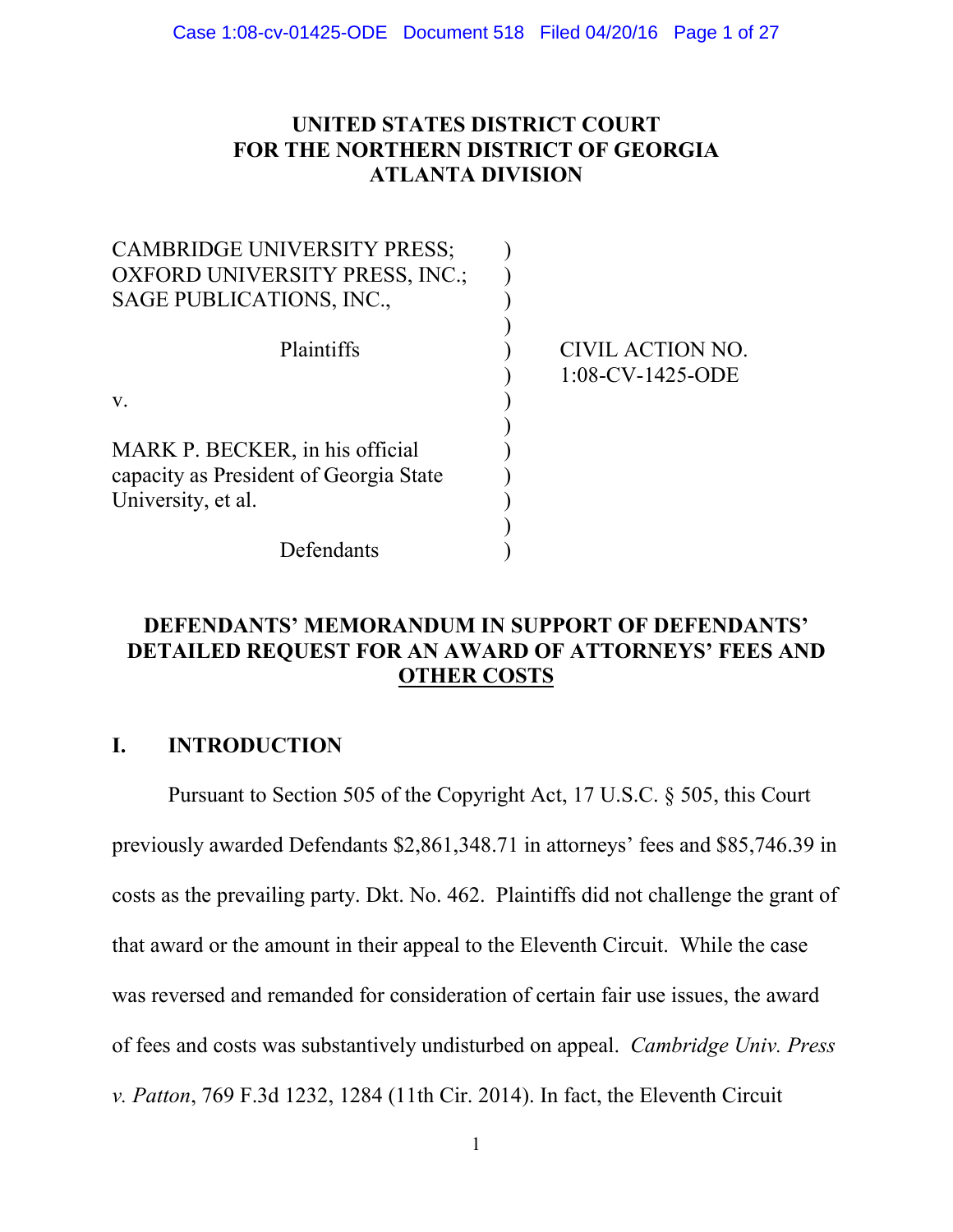validated much of this Court's initial opinion, including the Plaintiffs' voluntary withdrawal of many claimed infringements, the Plaintiffs' failure to prove a *prima facie* case for many other claimed infringements, and much of the Court's initial fair use determination. *Id*. Nothing in the Eleventh Circuit's opinion suggests that this Court should use a different standard for determining the reasonableness of attorneys' fees and costs once the prevailing party is determined on remand. *Id*.

The Court has now reconsidered the fair use issues as directed by the Eleventh Circuit. Defendants—the Board of Regents, the President of Georgia State University, and other state employees—have successfully defended themselves, and the Court has concluded that there were only 4 of 99 claims of infringement (one less than in this Court's previous decision). Dkt. Nos. 510, 514. The Defendants are again the prevailing party. Dkt. No. 510. Accordingly, this Court's prior determination of an award for Defendants' fees and costs should be carried forward with a supplementation for fees incurred after the Eleventh Circuit's remand. In view thereof, and in accordance with Section 505 of the Copyright Act, Defendants now request an additional award of attorneys' fees in the amount of \$374,886.31 for fees incurred after the Eleventh Circuit's remand. Defendants do not seek any additional costs. The requests for these additional amounts are supported by detailed declarations (with exhibits) attached hereto as Exhibits 1-5.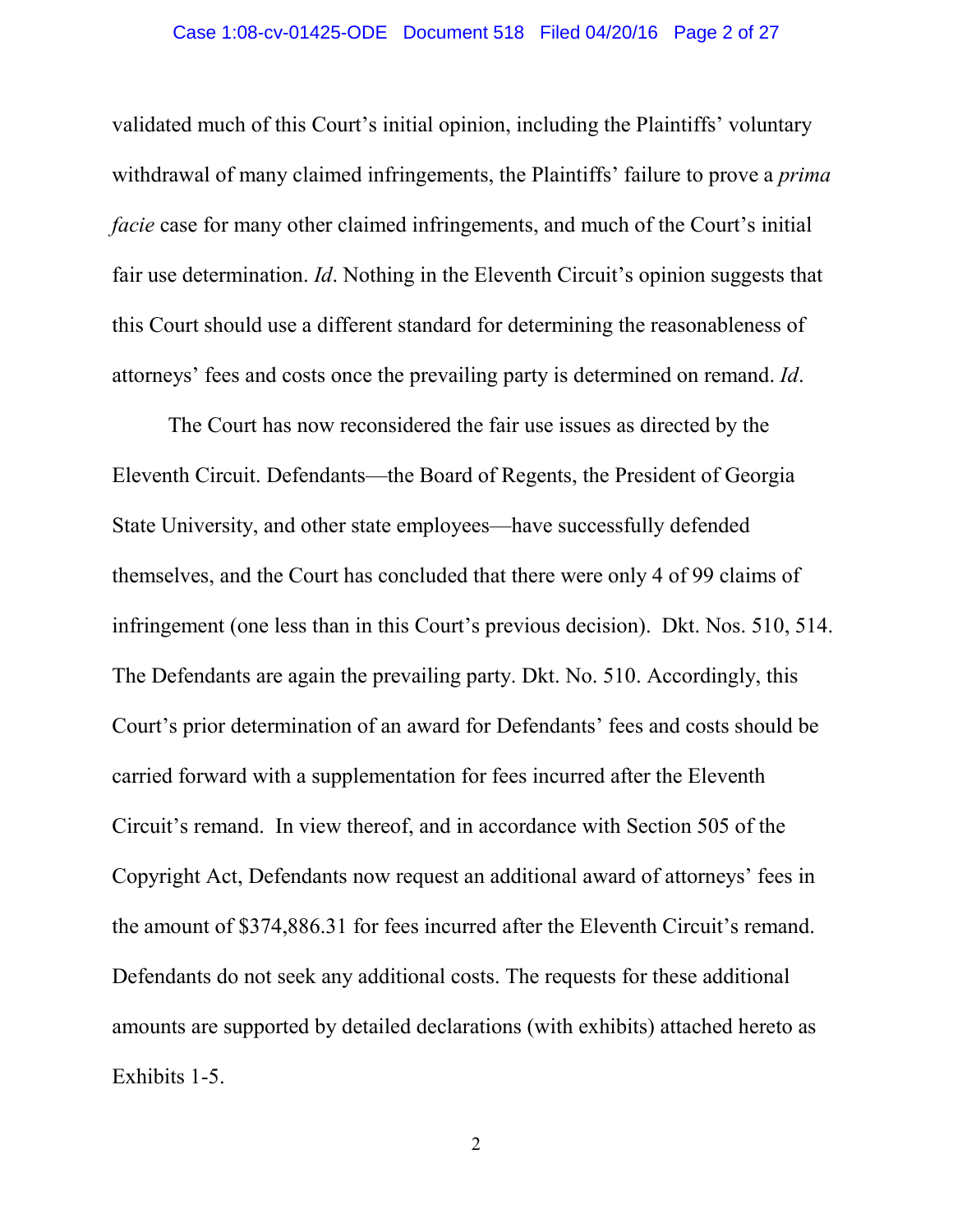As the prevailing party, Defendants seek an award totaling \$3,236,235.02 in attorneys' fees and  $$85,746.39$  in costs.<sup>[1](#page-2-0)</sup> Defendants' total fees and cost request is in accord with the applicable law and fully supported by detailed declarations filed previously and herewith.

### **II. FACTUAL BACKGROUND[2](#page-2-1)**

 $\overline{a}$ 

Plaintiffs filed their original Complaint on April 15, 2008 alleging that the Defendants had engaged in "a vast amount" of infringement of Plaintiffs' copyrighted works. Dkt. No. 1 at ¶ 1. After Defendants filed their Answer (Dkt. No. 14), denying all allegations of infringement and claiming sovereign immunity and fair use, Plaintiffs filed an Amended Complaint on December 15, 2008 naming additional defendants. Dkt. No. 39.

While repeatedly reciting that there was "a vast amount" of infringement (*see e.g.,* Dkt. No. 1) or "massive infringement" (Dkt. No. 142-1 at 5), Plaintiffs remained elusive regarding the actual allegedly infringing content. For example, in the Amended Complaint, Plaintiffs identified 15 works and 31 allegations of

<span id="page-2-0"></span><sup>1</sup> Defendants request for a total of \$3,236,235.02 as reasonable attorneys' fees and costs in the amount of \$85,746.39 does not include attorneys' fees and expenses incurred in continued defense of this action from April 1, 2016 to the present. Defendants will supplement the present submission as appropriate, specifically to include fees and costs incurred in the preparation of this detailed request and any other fees and costs as may be appropriate.

<span id="page-2-1"></span><sup>&</sup>lt;sup>2</sup> The background of this case is well-known to the court. The Defendants highlight certain facts relevant to the instant petition, and rely on previous factual statements as appropriate.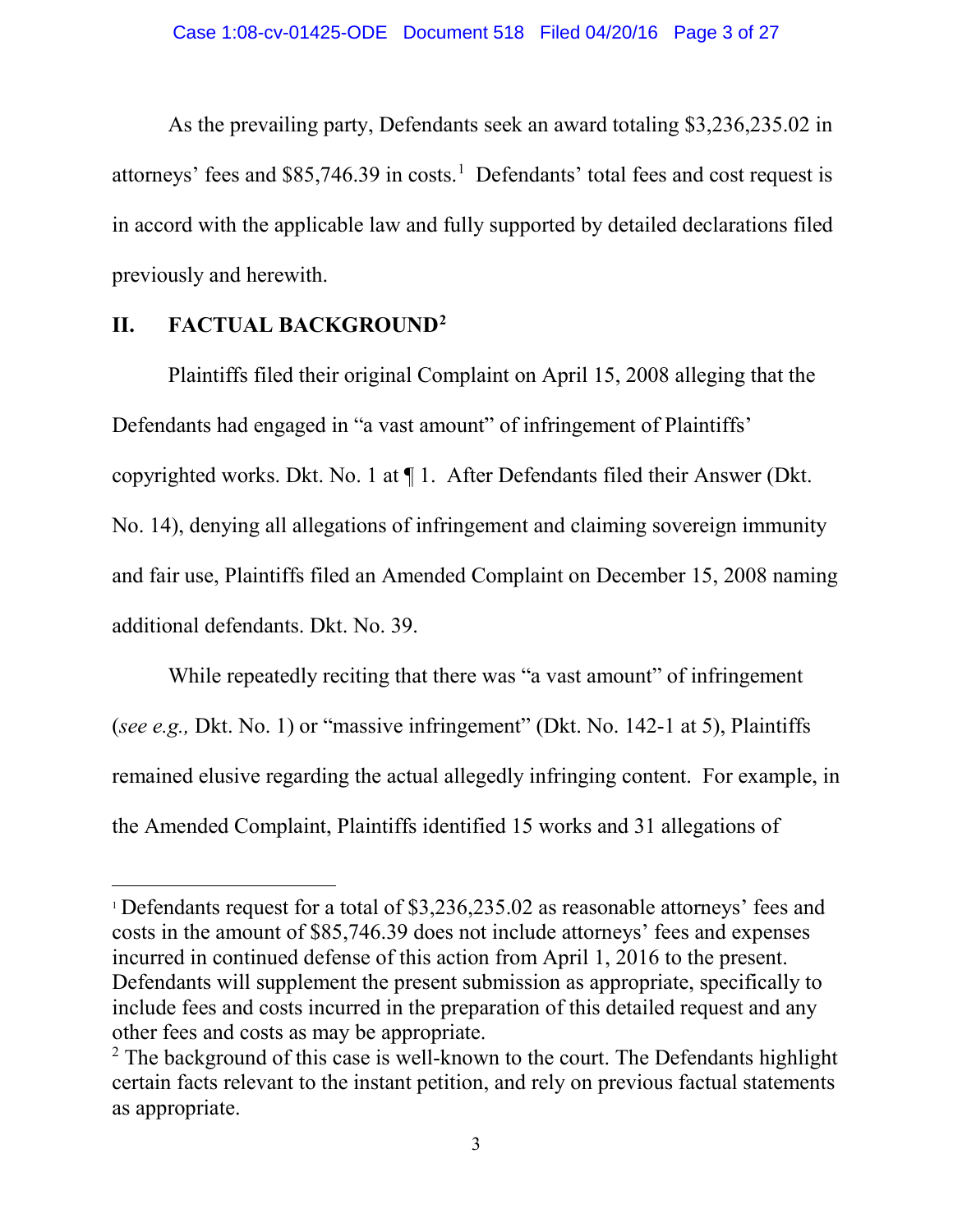infringement related to those works. *See* Dkt. No. 39 at ¶¶ 22-27 and Exhibit 1 thereto. After the close of discovery, in response to Defendants' Summary Judgement Motion, Plaintiffs sought to add 270 alleged infringements. Dkt. No. 142-3, ¶¶ 267-69. Even after Plaintiffs' had finally submitted a list of 126 claimed infringements (Dkt. No. 228) pursuant to the Court's August 11, 2010 and August 12, 2010 orders (Dkt. Nos. 226 and 227), Plaintiffs claims were not finalized. Instead, Plaintiffs added another claim of infringement and dropped others, resulting in a final total of 99 presented at trial. (Dkt. No. 226; Joint Exhibit 5). *See* Dkt. No. 423 at 337. After the trial began, Plaintiffs abandoned 25 claims and added one to arrive at 75 claims of copyright infringement. *See* Dkt. No. 441 at 14. During the course of proceedings, Defendants were required to conduct extensive discovery including taking and defending several depositions, file and defend a number of motions, including summary judgment motions, and conduct a bench trial over a three-and-one half week period involving over 30 witnesses. Dkt. No. 423 at 6-8. Defendants were named as the prevailing party and entitled to an award of costs and fees in this Court's August 10, 2012 Order. Dkt. No. 441 at 14. In its Order, the Court noted that no *prima facie* case was proven in 26 of the 75 instances, no permissions at all were available in 18 cases, and digital permissions were unavailable in an additional 15 cases. *Id*. The Court reasoned that "Plaintiffs' failure to narrow their individual infringement claims significantly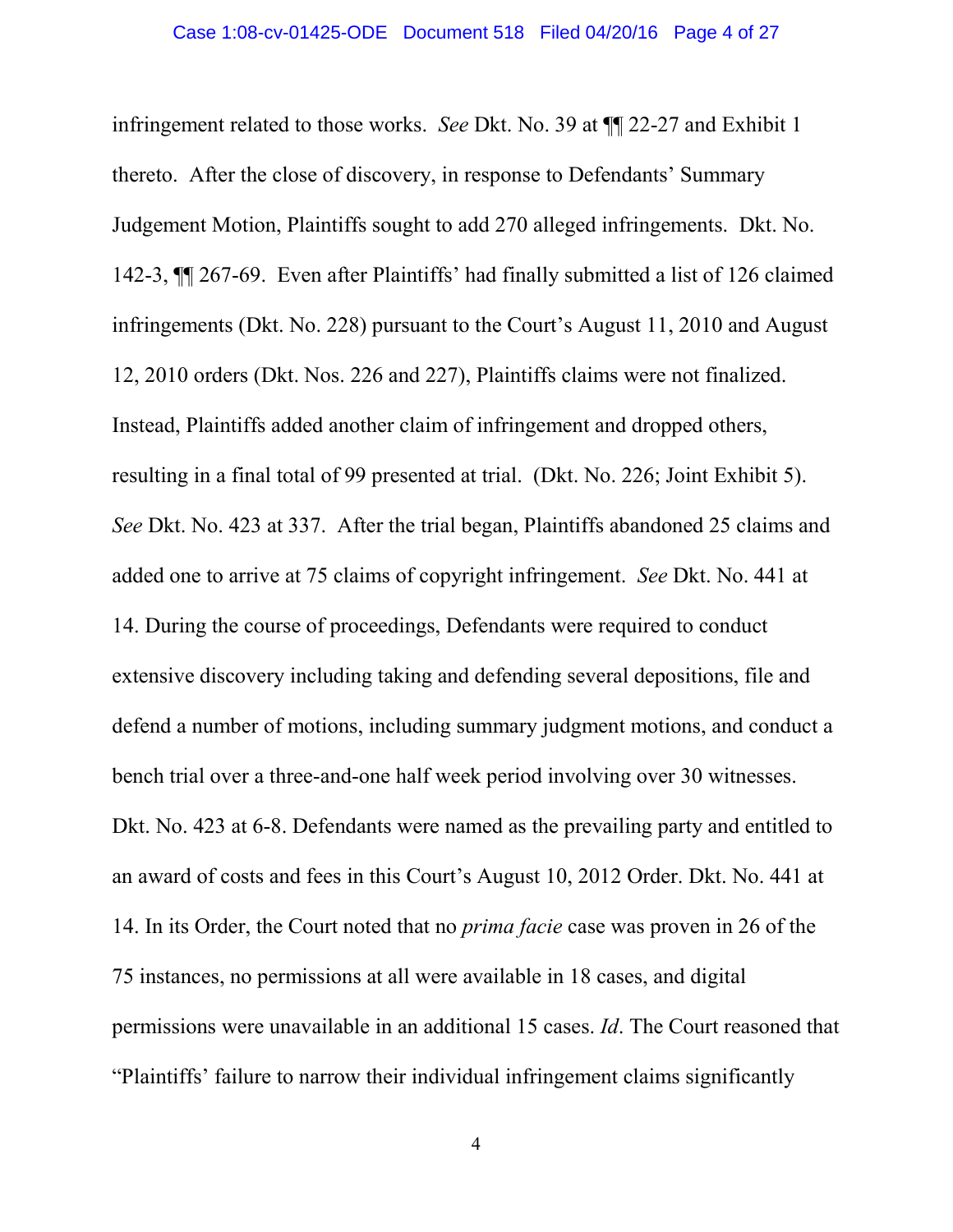increased the cost of defending the suit." *Id*.

In response to that Order, Defendants filed a Memorandum in Support of Defendants' Detailed Request for Attorneys' Fees and Other Costs with initial requests in the amounts of \$3,022,788.46 in attorneys' fees and \$85,975.69 in costs. Dkt. No. 444. Defendants later filed several supplemental statements that ultimately excluded the fees and costs related to the sovereign immunity issue and reduced Defendants' request to \$2,953,493.71 in attorneys' fees and \$85,746.39 in costs. Dkt. Nos. 446, 448, 453. Plaintiffs filed objections to Defendants' request (Dkt. No. 451), and this Court held a hearing on the matter on September 14, 2012.

The Court awarded Defendants \$2,861,348.71 in attorneys' fees and \$85,746.39 in costs. Dkt. No. 462 at 10. The Court held that Defendants' fee and cost award would include costs and fees associated with expert witness Dr. Kenneth Crews and "order compliance" fees, but would not include \$92,145.00 for costs and fees attributable to the Defendants' formulation of the 2009 Copyright Policy. *Id.* at 5-10.

The Eleventh Circuit later reversed this Court's grant of an injunction to Plaintiffs and remanded the case for further consideration. *Cambridge*, 769 F.3d at 1284. Plaintiffs then filed a Motion to Re-Open the Record. Dkt. No. 489. Although that motion was denied by the Court, Plaintiffs proceeded to attempt to supplement the record to include a declaration by Debra J. Mariniello and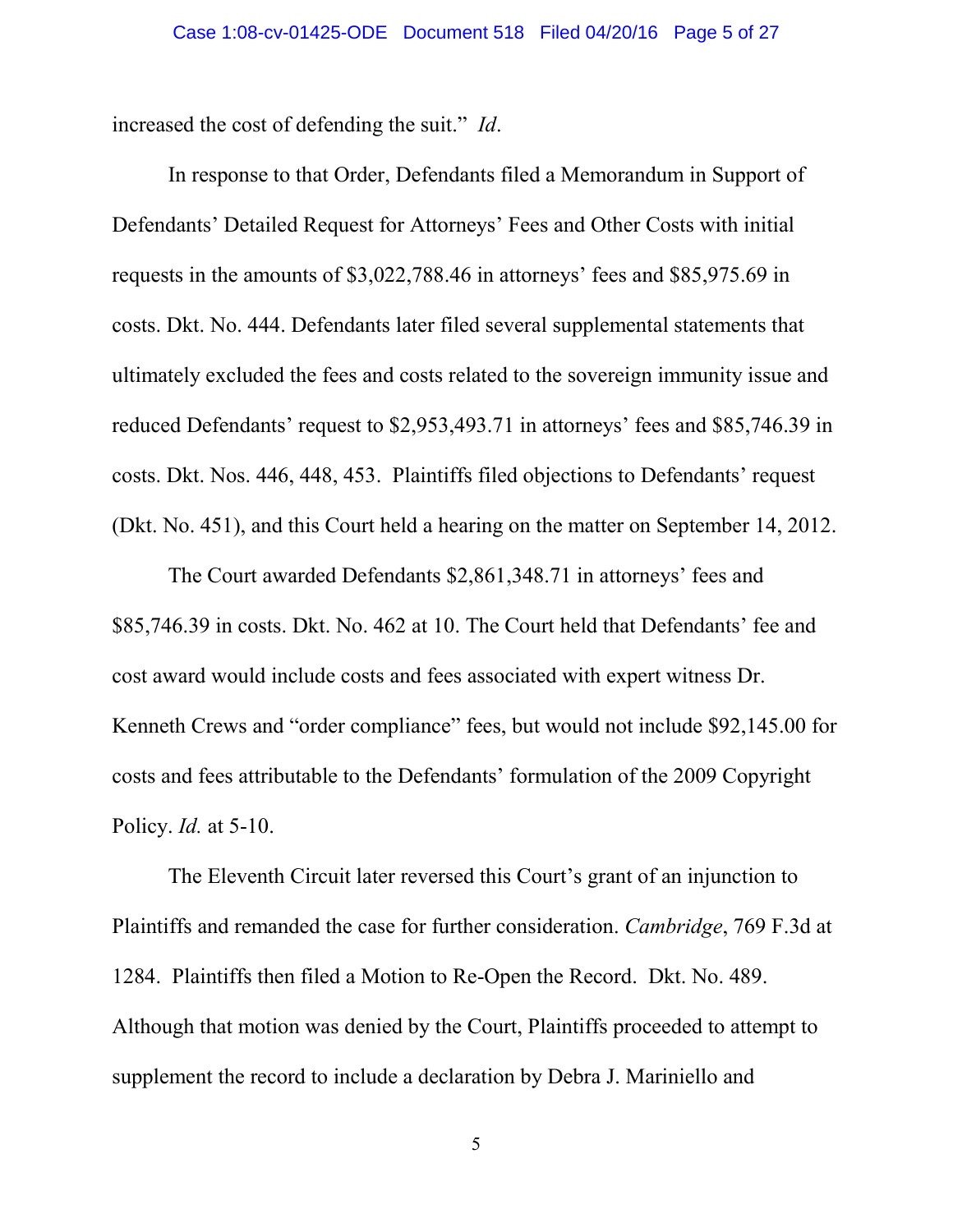#### Case 1:08-cv-01425-ODE Document 518 Filed 04/20/16 Page 6 of 27

referenced the new declaration in their remand brief. Dkt. Nos. 494, 500. Plaintiffs also filed a Motion for Extension of Time (Dkt. No. 496) to file their remand brief despite the Court setting a schedule for briefing indicating that "[n]o extensions will be granted" (Dkt. No. 495). That motion was later denied. Dkt. No. 497. Defendants filed a Motion to Strike both the new declaration and Plaintiffs' reference to the declaration in their brief. Dkt. No. 502. The Court granted Defendants' Motion to Strike in its entirety indicating that Plaintiffs' reliance on the declaration was "obviously improper." Dkt. No. 510 at 18. On March 31, 2016, the Court issued its decision on remand and held that only 4 out of 99 of Plaintiffs' claims of copyright infringement had succeeded, naming Defendants the prevailing party for a second time. *Id*. at 212; *see also* Dkt. No. 514. Based on the Court's Order, Defendants are now submitting a new request for an award of reasonable costs and attorneys' fees.

At the outset of this lawsuit eight years ago, Defendants retained Mr. Anthony B. Askew (then a senior partner at King & Spalding) as a Special Assistant Attorney General to represent them. Mr. Askew is an experienced intellectual property trial attorney with over 40 years of litigating complex cases, including numerous copyright cases. Mr. Askew has been ranked by *Chambers USA* in tier one for over ten years and has been listed as one of the *Best Lawyers in America* for the past fifteen years. In addition, Mr. Askew has been named as a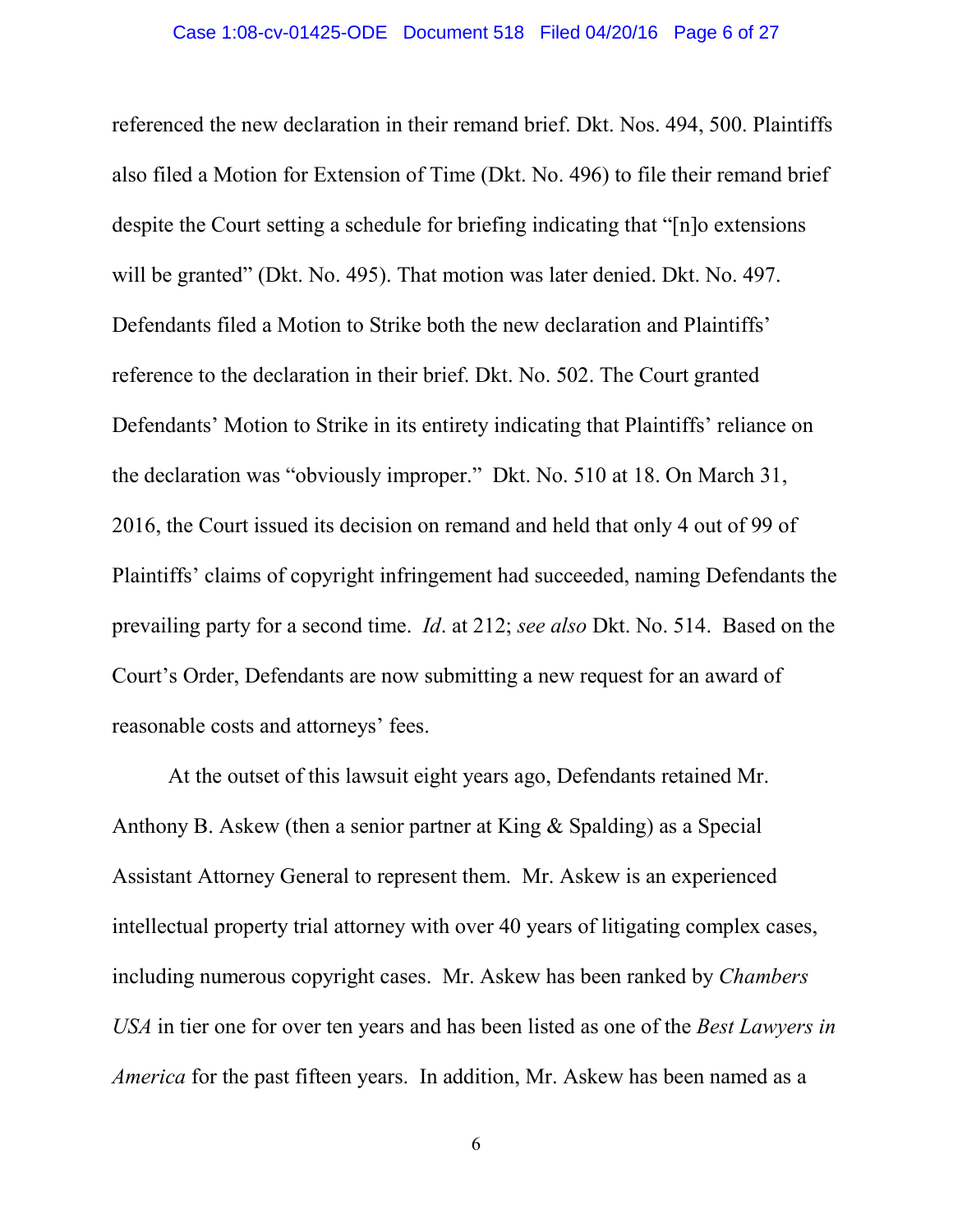### Case 1:08-cv-01425-ODE Document 518 Filed 04/20/16 Page 7 of 27

Georgia *Super Lawyer* for more than ten years and as one of the top 100 lawyers in the State of Georgia. He has served as a member of the University of Georgia Law School's Advisory Board for the *Journal of Intellectual Property Law* and was the co-editor of the *Wiley Intellectual Property Law Update* for more than 5 years.

Mr. Askew worked with and supervised other attorneys during the eight years of this litigation, roughly six of which have been before this Court, including other partners and associates of various years of experience. *See* Dkt. No. 444, Exhibit 6, Declaration of Robert W. Clarida at ¶ 14-19 (detailing the partners and associates involved in the matter as of August of 2012); Exhibit 5, Declaration of Lawrence K. Nodine, ¶ 11. All of Mr. Askew, Mr. Stephen M. Schaetzel and Ms. Katrina M. Quicker served as Special Assistant Attorneys General both before and after the Eleventh Circuit's remand decision. *Id.* 

The State of Georgia Attorney General's office was also active in the case. Entries of appearance were filed by the State Attorney General, Samuel Olens, the presiding Deputy Attorneys General, R.O. Lerer and W. Wright Banks, and two Senior Assistant Attorneys General, Ms. Denise E. Whiting-Pact and Mary Jo Volkert. The Senior Assistant Attorneys General and Assistant Attorneys General who were assigned to the case were not mere liaisons between GSU and the other attorneys. Instead, they took an active role in the litigation providing substantive value during discovery, motion practice and at trial. *See* Dkt. No. 443-1; Exhibit 4,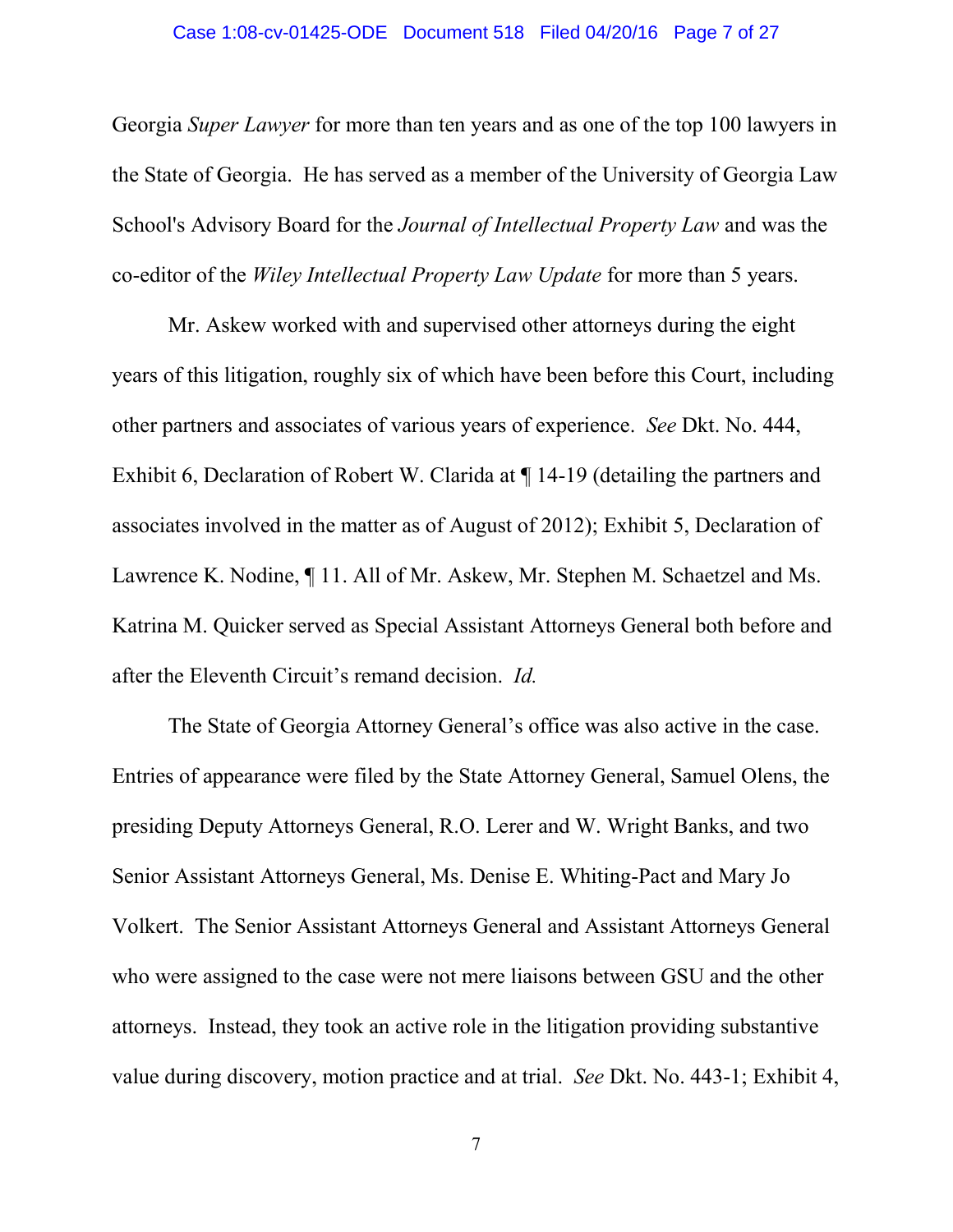Declaration of Mary Jo Volkert and attached exhibits.

Mr. Askew and the State of Georgia negotiated a special hourly rate for work on the case. Although King & Spalding partners customarily billed clients in excess of \$500/hour for their work (and more senior partners such as Messrs. Askew, Schaetzel, and Harbin in excess of \$600/hour), Mr. Askew agreed to represent the State of Georgia for a heavily discounted hourly rate of \$225/hour for every attorney assigned to the case – senior partners as well as associates. Paralegals billed the State of Georgia at a heavily discounted rate of \$50/hour. During the course of the action, some team members left King & Spalding for other law firms (for example, Mr. Askew, Mr. Schaetzel and Mr. Harbin are currently at Meunier Carlin & Curfman and Ms. Quicker is at Baker Hostetler). However, in keeping with Mr. Askew's agreement with the State, all attorneys have maintained their original \$225/hour billing rate throughout the course of the litigation.<sup>[3](#page-7-0)</sup>

Defendants retained Dr. Kenneth Crews as a testifying expert in the case. Dr. Crews was the Director of the Copyright Advisory Office at Columbia University during the time of his work on this case. Trial Transcript 12-157 at 6- 10. He has extensive experience in formulating copyright compliance policies in

<span id="page-7-0"></span><sup>&</sup>lt;sup>3</sup> The first month of billing at King & Spalding was billed at a fixed lump sum, "flat rate," which was set in advance to cover the work performed for the first month. The discounted rate of \$225/hour was billed thereafter.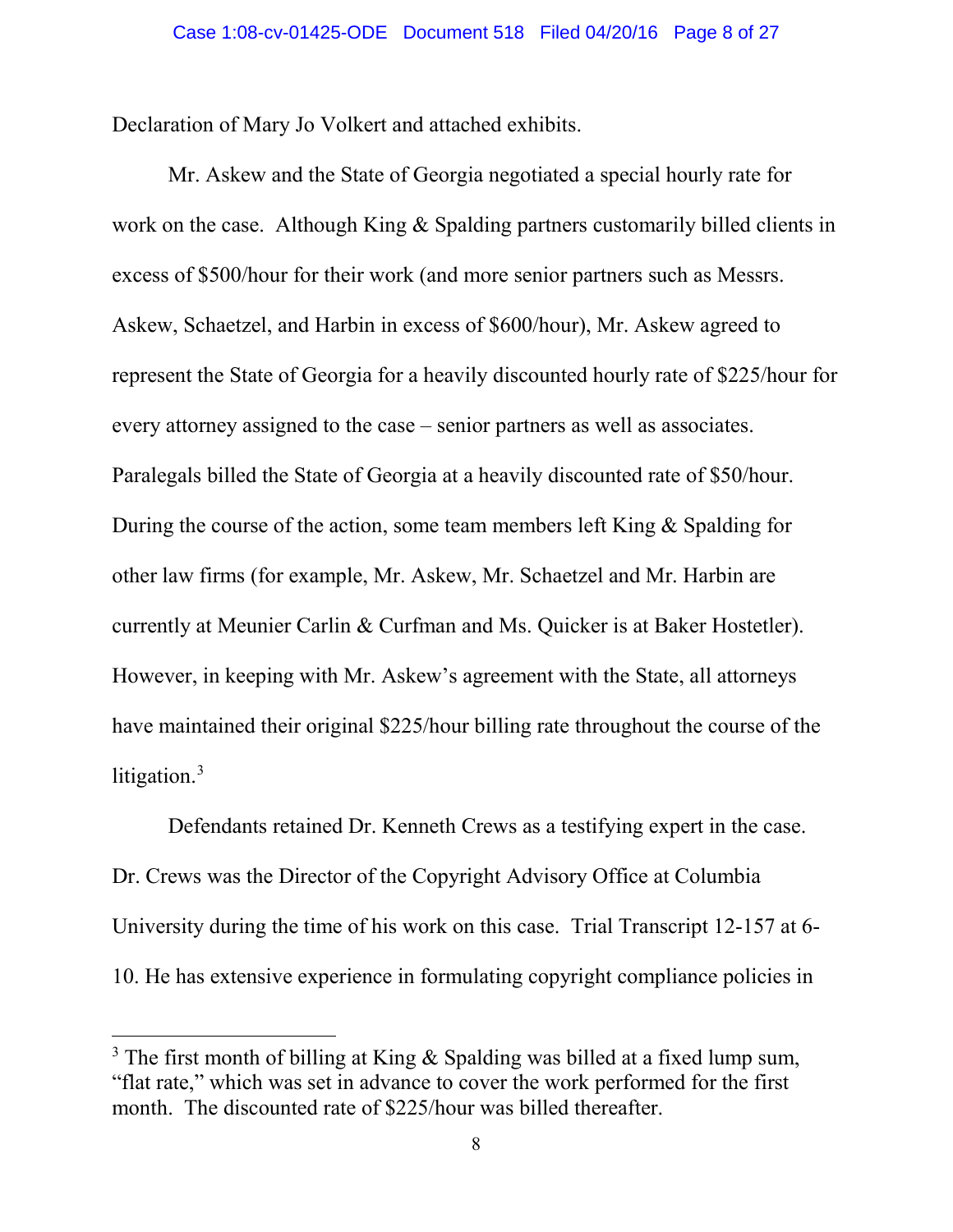educational environments. *See e.g.,* Dkt. 234 at 6-7 (finding that Dr. Crews has substantial experience in the area of copyright at educational institutions). In fact, Dr. Crews is widely regarded as the creator of the well-known fair use checklist, which is used as an aid in conducting a fair use analysis. He also has specialized knowledge regarding the importance of e-reserves in educational settings. As part of his expert work, Dr. Crews conducted a review of university copyright policies. Dkt. No. 234 at 4-5. This review surveyed numerous University policies and classified those policies generally into three broad categories based on "how much" use of a work a policy permitted as a fair use in e-reserves. Trial Transcript at 13-26 at 5-20. At trial, Dr. Crews testified extensively regarding this review and the Court admitted the reviewed policies into evidence. Trial Transcript 14-81 at 7 thru 14-82 at 17.

### **III. ARGUMENT AND CITATION TO AUTHORITIES**

In the Eleventh Circuit, "[t]here is no precise rule or formula for making [the determination to award attorneys' fees,] but instead equitable discretion should be exercised...." *Broadcast Music, Inc. v. Evie's Tavern Ellenton, Inc*., 772 F.3d 1254, 1261 (11th Cir. 2014) (citing *Fogerty v. Fantasy, Inc*., 510 U.S. 517, 534 (1994) (internal quotation marks omitted)). The district court should consider several non-exclusive factors cited with approval in *Fogerty v. Fantasy* that "include frivolousness, motivation, objective unreasonableness (both in the factual and legal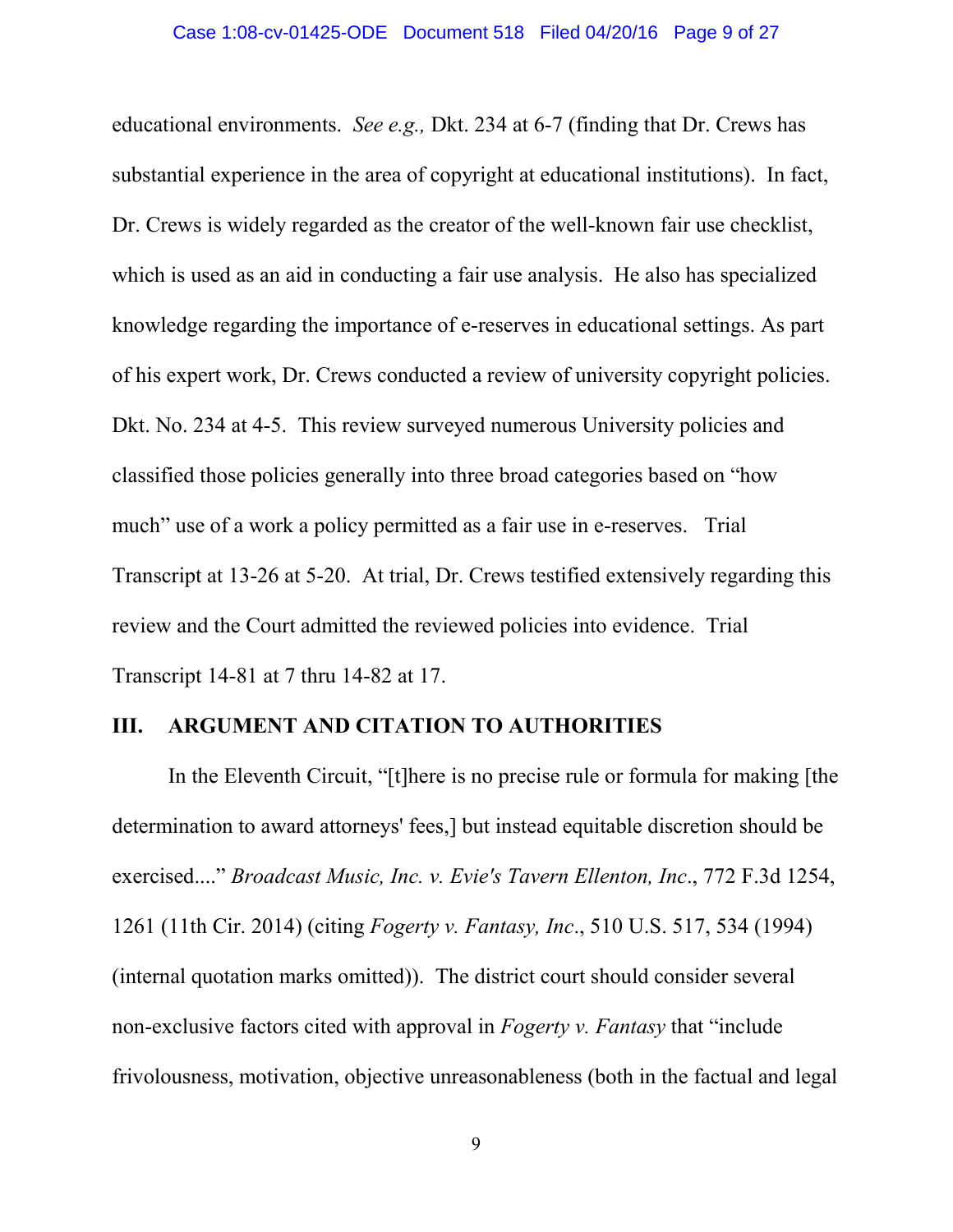components of the case) and the need in particular circumstances to advance considerations of compensation and deterrence." *Mitek Holdings, Inc. v. Arce Eng'g Co*., 198 F.3d 840, 842 (11th Cir. 1999) (citing *Fogert*y, 510 U.S. at 534 n.19). The application of these factors should be considered in the context of "whether the imposition of fees will further the goals of the Copyright Act, i.e., by encouraging the raising of objectively reasonable claims and defenses, which may serve not only to deter infringement but also to ensure 'that the boundaries of copyright law [are] demarcated as clearly as possible' in order to maximize the public exposure to valuable works." *Id*. at 842-43.

Once the decision to award attorneys' fees is made, courts in the Eleventh Circuit calculate an award of attorneys' fees using the lodestar approach set forth by the Supreme Court in *Hensley v. Eckerhart,* 461 U.S. 424, 433-37 (1983), and *Blum v. Stenson,* 465 U.S. 886, 896-97 (1984). Under the lodestar approach, the starting point in fashioning an award of attorneys' fees is to multiply the number of hours reasonably expended by a reasonable hourly rate. *See e.g, Hensley,* 461 U.S. at 433; *Norman v. Housing Authority of City of Montgomery,* 836 F.2d 1292, 1299 (11th Cir. 1988).

# **A. The Fogerty Factors Support An Award Of Attorneys' Fees And Costs To Defendants**

Applying the *Fogerty* factors to this case indicates that it is both reasonable and appropriate to award Defendants' attorneys' fees and costs. An award of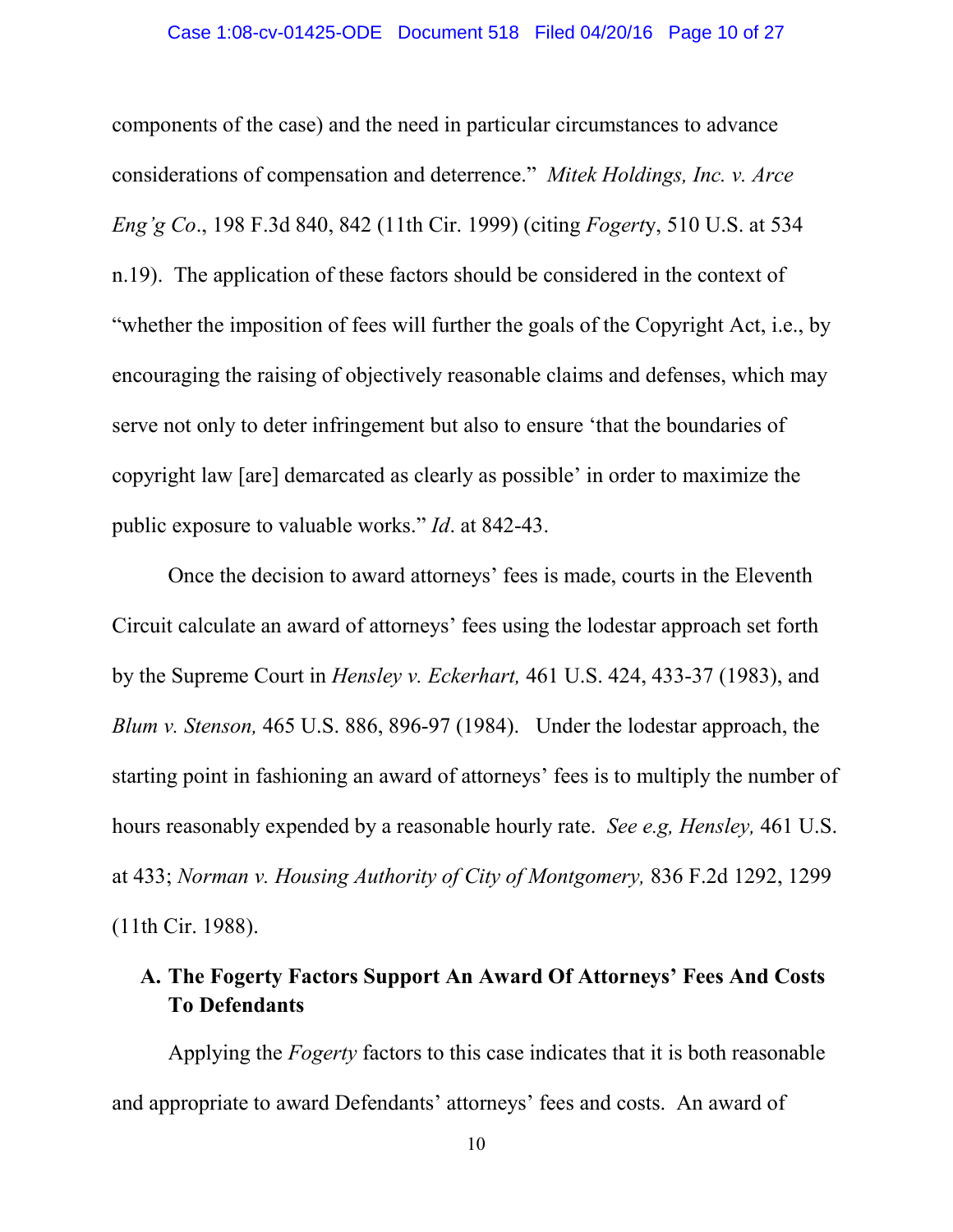#### Case 1:08-cv-01425-ODE Document 518 Filed 04/20/16 Page 11 of 27

attorneys' fees to Defendants as the prevailing party would encourage the raising of objectively reasonable defenses to claims of copyright infringement and further the interests of the Copyright Act, and in particular, delineate the boundaries of fair use in the non-profit educational context.

The excessive number of claims of copyright infringement alleged by Plaintiffs demonstrates the objectively unreasonable nature of those claims. Plaintiffs repeatedly alleged that there was "a vast amount" of infringement (*see e.g.,* Dkt. No. 1) or "massive infringement" (Dkt. No. 142-1 at 5) by Defendants, and at one point after the close of discovery, Plaintiffs sought to add 270 alleged infringements for a total of approximately 300 alleged infringements. Dkt. No. 142-3, ¶¶ 267-69. Plaintiffs ultimately settled on pursuing roughly a third of its claims (99 claims) at trial. Dkt. No. 228. Plaintiffs then abandoned 25 of the 99 claims during the trial and failed to make a *prima facie* case in 26 more. *See* Dkt. No. 441 at 14. Defendants were therefore required to prepare for trial on 51 claims of copyright infringement that Plaintiffs should not have pursued.[4](#page-10-0) Further, only 4, or 4%, of the original 99 claims were deemed an infringement. Dkt. Nos. 510, 514.

Plaintiffs' assertion of 51 claims of copyright infringement that it could not

 $\overline{a}$ 

<span id="page-10-0"></span><sup>4</sup> In its Order regarding Defendants' entitlement to costs and attorneys' fees, the Court further noted that digital permissions were not available in 33 instances, and "neither digital nor hard copy permissions were available in 18 cases." Dkt. No. 441 at 14.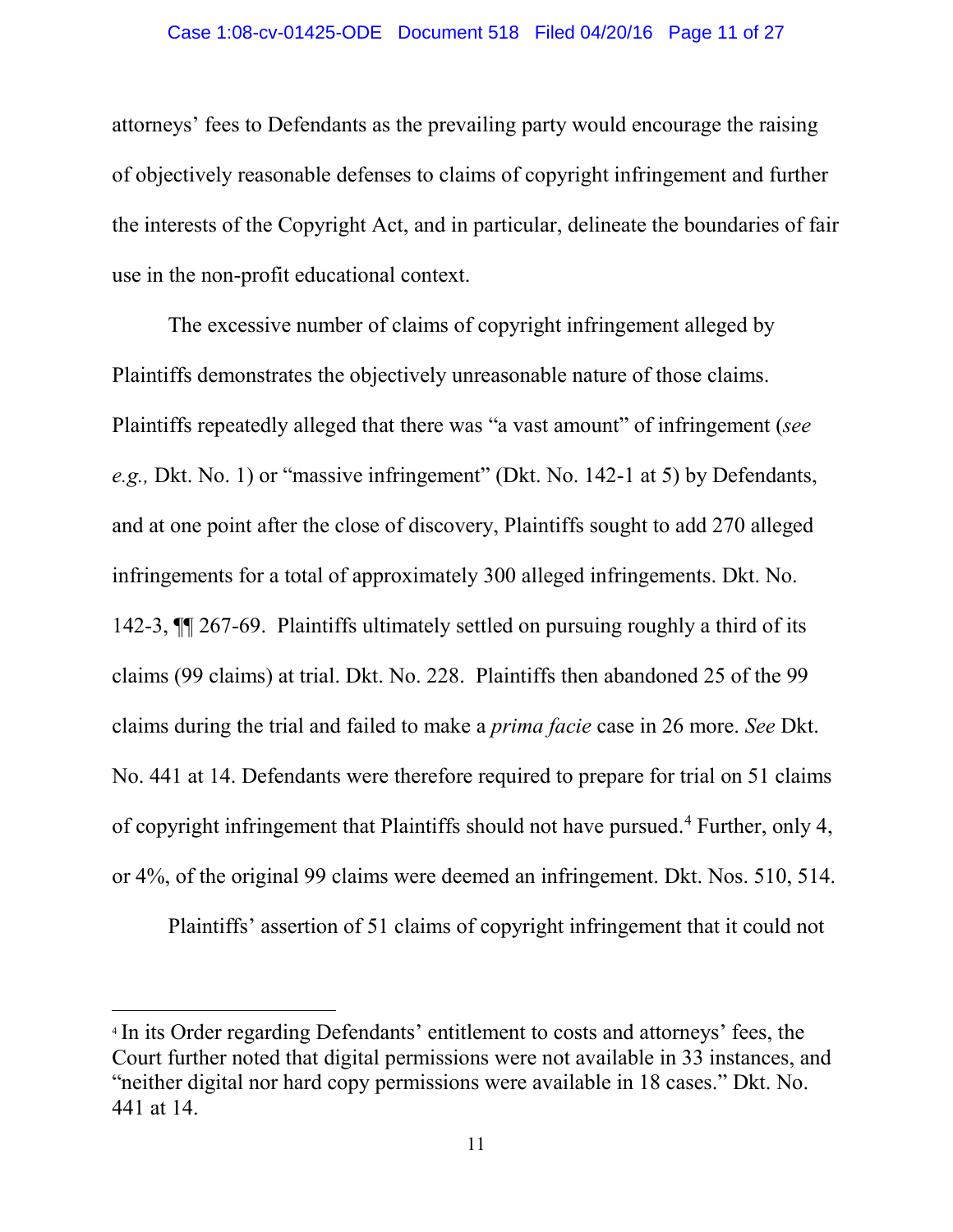#### Case 1:08-cv-01425-ODE Document 518 Filed 04/20/16 Page 12 of 27

or would not support with evidence, and their "failure to narrow their individual infringement claims significantly increased the cost in defending suit." Dkt. 441 at 14. This mass assertion of unsupported claims of copyright infringement amounts to objective legal unreasonableness. Accordingly, the *Fogerty* factor regarding objective unreasonableness favors awarding Defendants attorneys' fees and costs.

Further, Plaintiffs' motivation in pursuing claims of copyright infringement against Defendants was to eliminate all fair use of copyrighted works by academic institutions in the teaching of their students. Defendants, along with many other academic institutions, have developed fair use policies and procedures specifically so that they may demarcate the "'boundaries of copyright law . . . as clearly as possible' in order to maximize the public exposure to valuable works." *Mitek*, 198 F.3d at 842-43. Plaintiffs pursued claims of copyright infringement driven by a motivation to eliminate fair use copying in teaching and to require payment of licensing or other royalty fees for any use of their academic works. Accordingly, this *Fogerty* factor regarding motivation favors awarding Defendants attorneys' fees and costs because it serves to deter other publishers from filing copyright infringement lawsuits for the purpose of eliminating academic fair use during teaching, and thwarting the overall purpose of the Copyright Act, which is "'[t]o promote the Progress of Science and useful Arts . . . .'" *Campbell v. Acuff-Rose Music, Inc.*, 510 U.S. 569, 575 (1994) (quoting U.S. CONST., art. I, § 8, cl. 8).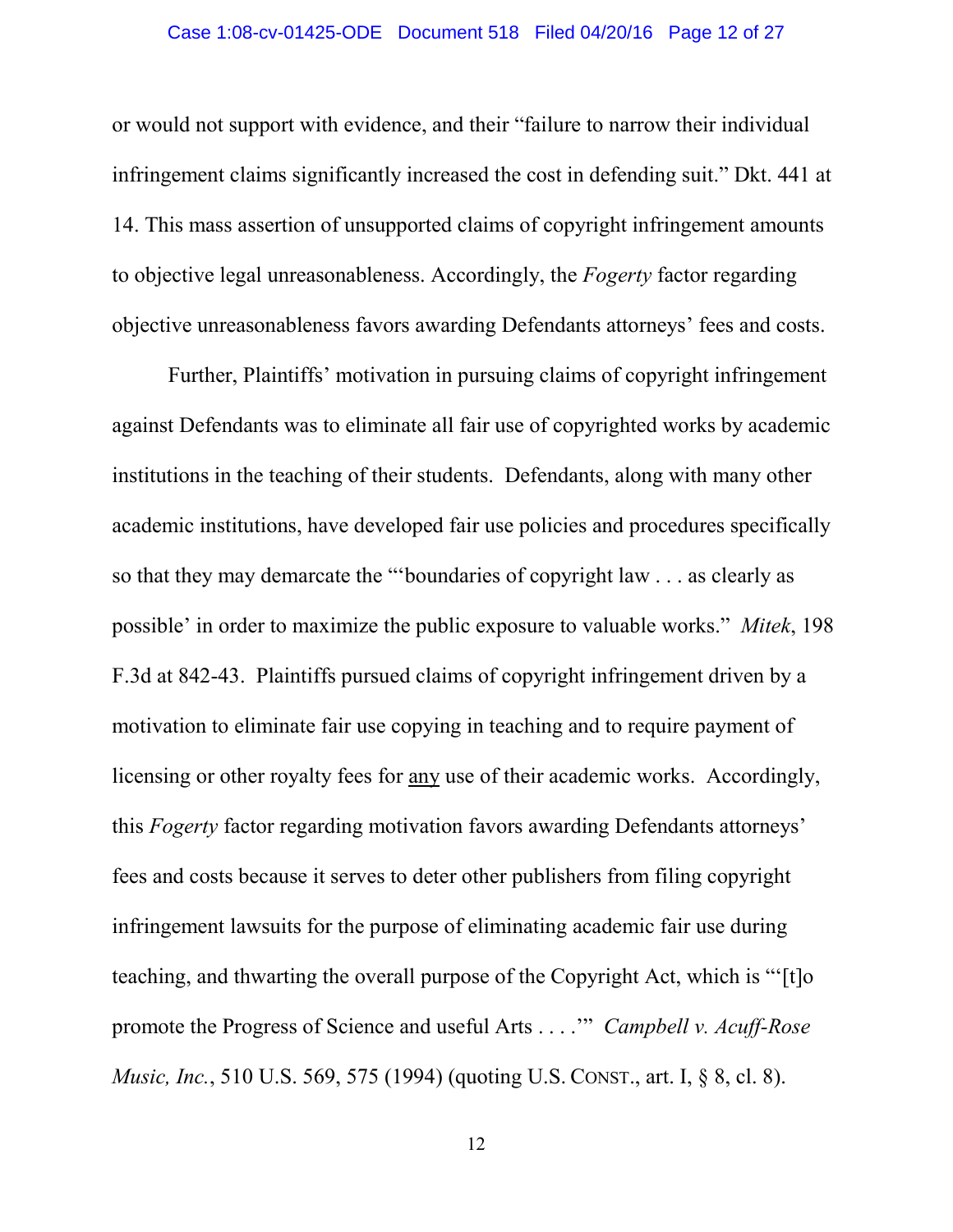An award of fees and costs to defendants is also in compliance with "the need in particular circumstances to advance considerations of compensation and deterrence." 510 U.S. at 534 n.19. This factor must again be considered in the context of "whether the imposition of fees will further the goals of the Copyright Act." *Mitek*, 198 F.3d at 842. With respect to advancing considerations of compensation, Plaintiffs are not seeking monetary compensation, but only seeking an injunction and declaratory relief. Further, any relief granted to Plaintiffs must consider only the 4 instances of infringement found by this Court, as well as the remaining 95 claims of infringement on which Plaintiffs lost. Accordingly, these particular circumstances do not warrant a focus on compensation considerations.

This Court's award of fees and costs to Defendants would appropriately deter Plaintiffs and other similar publishers from asserting an unwarranted number of unsupported infringement claims, and failing to narrow those claims appropriately, merely in an effort to clothe an academic institution employing fair use practices in the garb of "extreme infringer." *See Lil' Joe Wein Music, Inc. v. Curtis James Jackson*, No. 06-20079-CIV, 2008 WL 2688117 at \*8 (S.D. Fl. July 1, 2008) (holding that a failure to made an adequate pre-suit investigation will advance considerations of deterrence); *Bridgeport Music, Inc. v. WB Music Corp*., 520 F.3d 588, 595 (6th Cir. 2008) (holding that deterrence of Plaintiffs' overall excessive litigation strategy and failure to weed out stale claims favored an award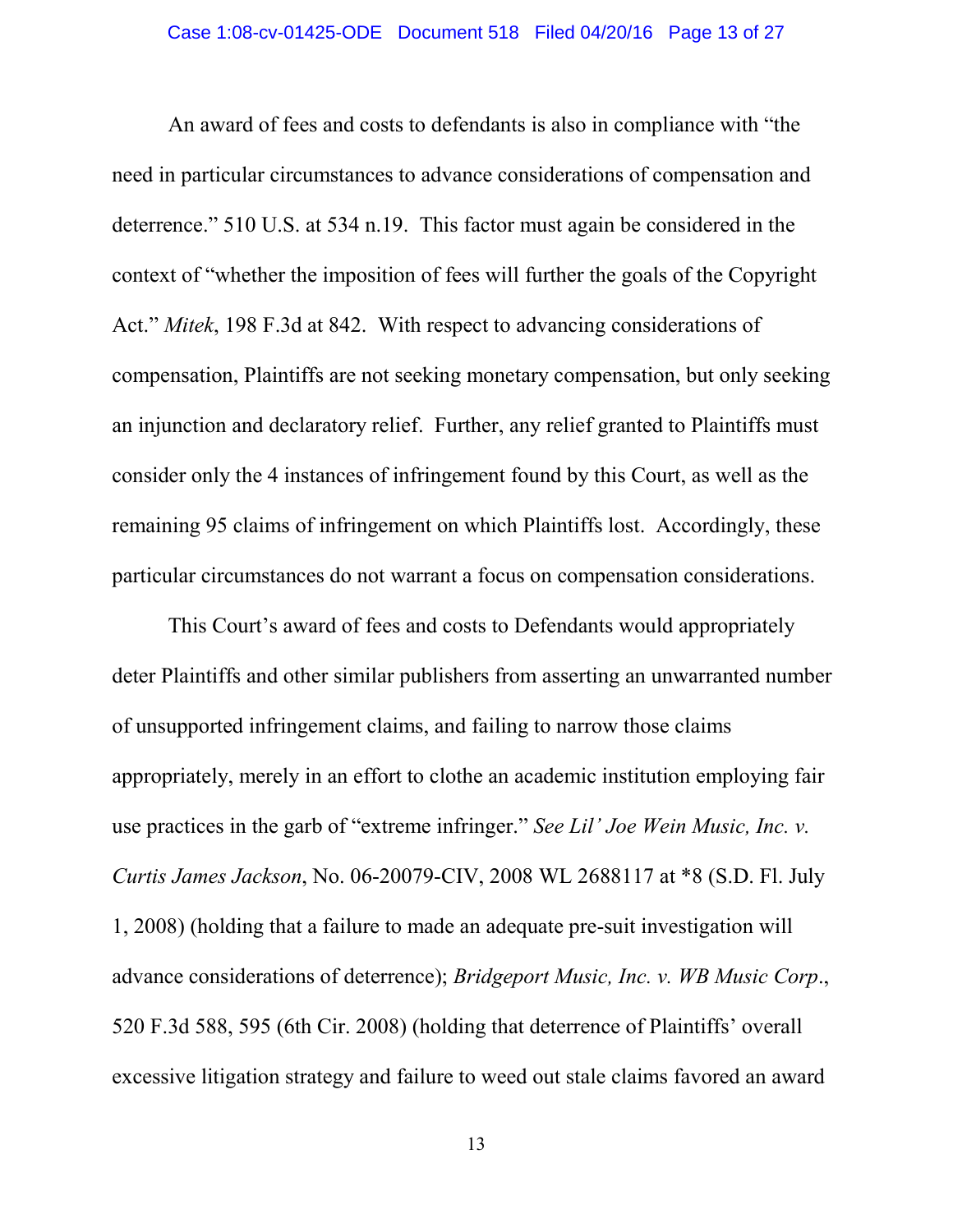of fees to the prevailing Defendant when applying the *Fogerty* factors). Fair use is a statutorily recognized right that furthers the constitutional purpose of promoting the progress of science and learning. Non-profit academic institutions exercising this right in the process of teaching their students should not be subjected to lawsuits that are enormously expensive to defend because publisher plaintiffs assert hundreds of unsuccessful claims of copyright infringement. The academic fair use considerations at the core of this case raise unique issues in the context of the *Fogerty* factors, rendering many other cases not dispositive. *See, e.g*., *Malibu Media, LLC v. Pelizzo,* 604 Fed.Appx. 879, 881 (11th Cir. 2015) (holding that the district court appropriately withheld attorneys' fees from a prevailing defendant in a case that did not involve fair use). For example, deterrence of excessive litigation tactics in response to academic fair use policies was not at issue in *Malibu Media.*

Accordingly, an analysis of the *Fogerty* factors in light of the purpose of the Copyright Act indicates that an award of attorneys' fees and costs to Defendants is appropriate. Three of the four factors favor an award of Defendants' attorneys' fees and costs. Even if the Court does not find Plaintiffs' actions to amount to frivolousness, "it is not a precondition to an award [of attorneys' fees] to show that the losing party acted in bad faith or brought a frivolous claim." *Sherry Mfg. Co. v. Towel King of Florida, Inc*. 822 F.2d 1031, 1035 (11th Cir. 1987); s*ee also Garcia-Goyco v. Law Envtl. Consultants, Inc*., 428 F.3d 14, 20 (1st Cir. 2005)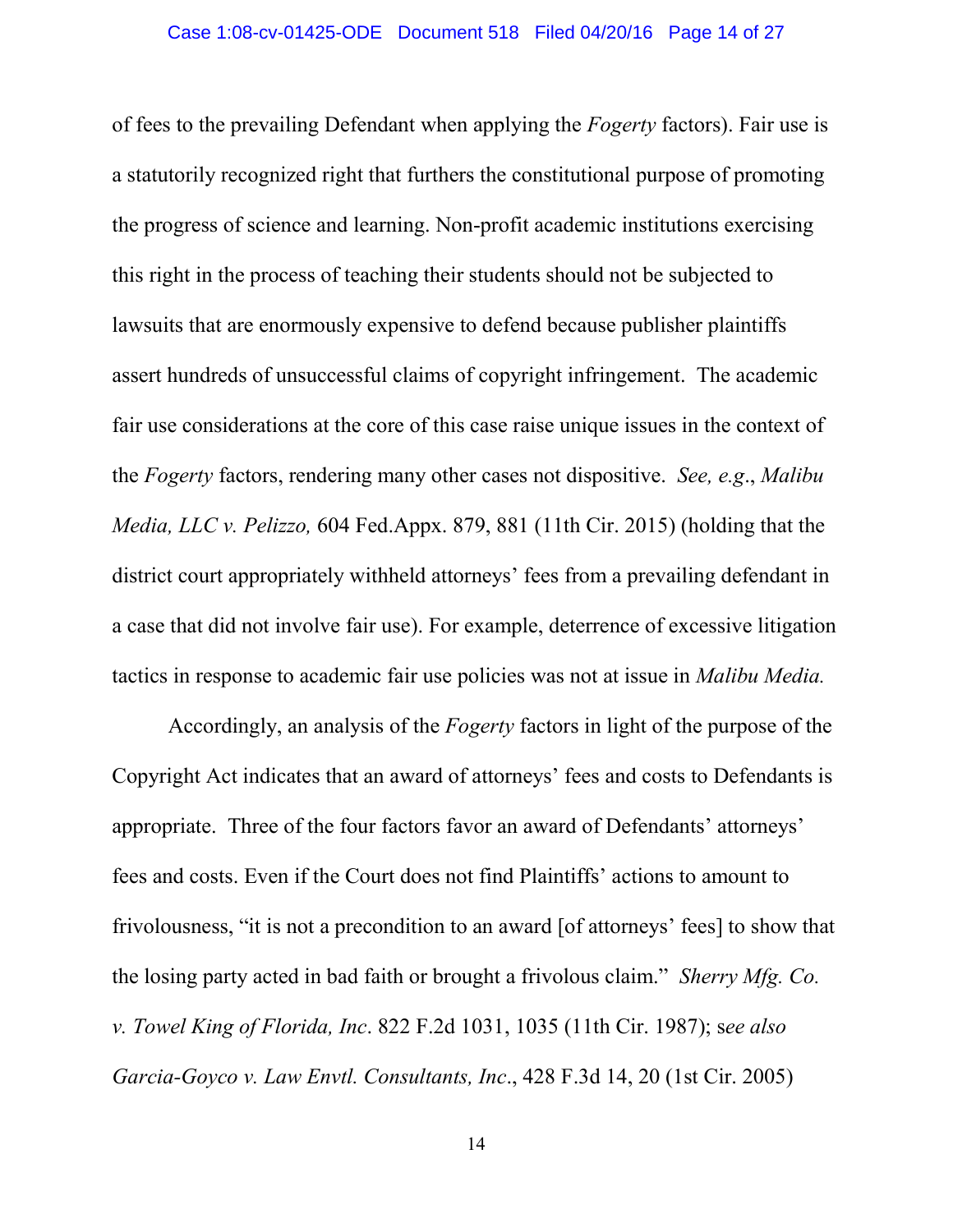(holding that "an explicit finding of frivolity or bad faith is not required for the award of attorney's fees under 17 U.S.C. § 505" and noting that in *Fogerty*, the Supreme Court expressly disapproved the practice of requiring a showing of frivolousness or bad faith in awarding fees to prevailing defendants). Since three *Fogerty* factors favor an award of Defendants' fees and costs, such an award is appropriate.

#### **B. Defendants' Fee Rates Are Reasonable**

In order to determine the appropriate amount of fees that should be awarded, the Court should multiply the number of hours reasonably expended by a reasonable hourly rate. *Norman,* 836 F.2d at 1299. Defendants provided ample evidence that its rates, including an across-the-board outside counsel attorney rate of \$225/hour, are reasonable. Dkt. No. 444 at 8-13 and associated exhibits. Although the Eleventh Circuit reversed this Court's award of costs and fees to Defendants, the Eleventh Circuit only did so on the basis of its remand on the substantive issue of the fair use analysis. *Cambridge*, 769 F.3d at 1283-84. The Eleventh Circuit did not criticize this Court for its decision to award fees and costs and did not direct this Court to use a different standard for determining the reasonableness of attorneys' fees and costs once the prevailing party was determined on remand. *Id*.

This Court's prior award of Defendants attorneys' fees reflects the Court's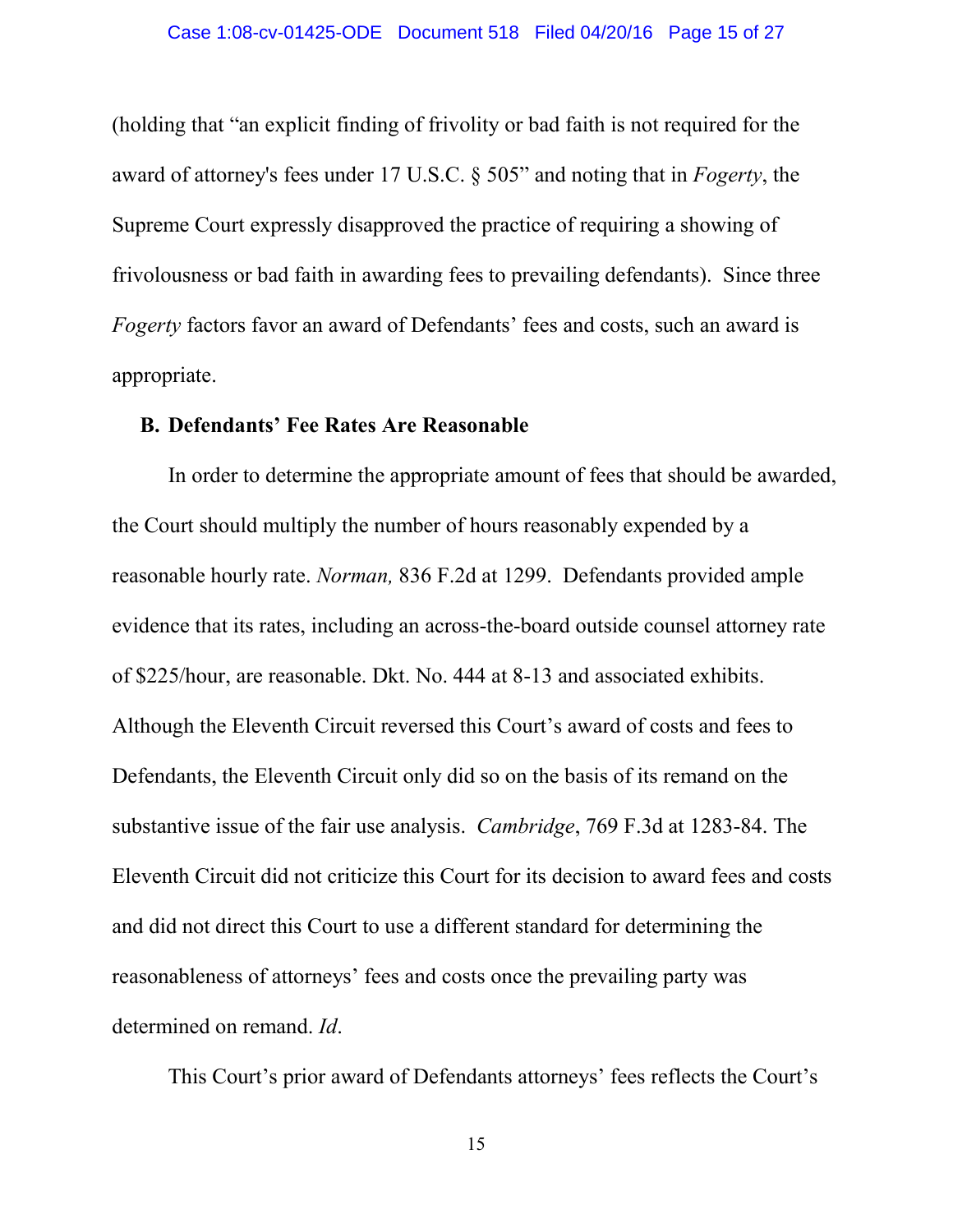acceptance of the reasonableness of the fee rates applied by Defendants in this case. Dkt. No. 462. Defendants' rates are unchanged since the Court's last award of fees, and remain well below the prevailing market rates for similar services by lawyers of comparable skill, experience and reputation. Exhibit 5, Declaration of Lawrence K. Nodine, ¶ 12. For these reasons, Defendants' attorneys' fee rates are reasonable.

### **C. This Court's Previous Award of Attorneys' Fees and Costs Should Carry Forward**

This Court determined that a reasonable award of attorneys' fees and costs for Defendants' efforts prior to Plaintiffs' appeal to the Eleventh Circuit would be \$2,861,348.71 in attorneys' fees and \$85,746.39 in costs. Dkt. No. 462. These amounts remain reasonable and continue to be supported by declarations and billing documents already filed by Defendants, as well as arguments previously submitted. Dkt. Nos. 442, 443, 443-1, 444 (and associated exhibits). Defendants do not reiterate those arguments here, but note that the Court previously analyzed in depth whether attorneys' fees and costs associated with Dr. Crews' assistance and testimony should be included in Defendants' award of fees and costs. Dkt. No. 462 at 6-9. This Court found that those fees and costs should be included and they are a part of the amounts provided above. *Id*.

The Eleventh Circuit in its decision did not indicate that the amounts awarded by this Court previously were unreasonable or that Defendants' work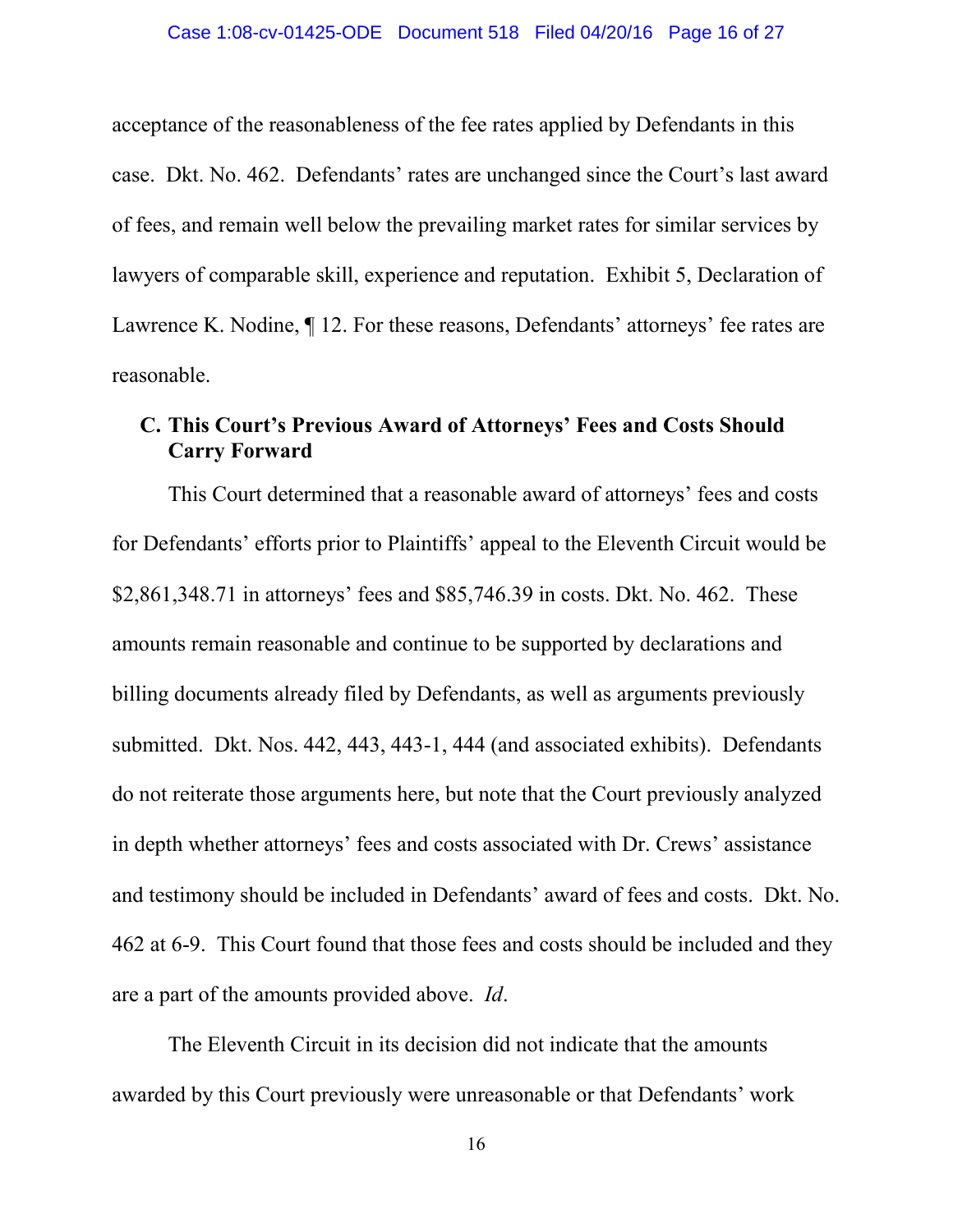leading up to the appeal was not necessary to this Court's decision on remand. *Cambridge*, 769 F.3d at 1284. One could argue that neither Defendants nor Plaintiffs "won" or "lost" at the appellate level: The Eleventh Circuit reversed the injunction granted to Plaintiffs, reversed the declaratory judgment granted to Plaintiffs, and reversed the fees and costs awarded to Defendants. *Id*. The court did so because it provided this Court with instructions for balancing the four fair use factors and refining its application of factors two, three and four. *Id*. However, the Eleventh Circuit did not reverse this Court's prior findings regarding those 51 works which Plaintiffs abandoned at trial or failed to make a *prima facie* case of copyright infringement. *See generally, Cambridge Univ. Press v. Becker*, 863 F. Supp. 2d 1190 (N.D. Ga. 2012). Those findings were in favor of Defendants prior to the appeal and remain in favor of Defendants now. Defendants' work on those issues, as well as its pre-appeal work on the educational nature of the use under factor 1, the nature of the works under factor 2 including whether the excerpts contained the "heart" of the work, the amount copied under factor 3, the multitude of analyses performed with respect to Plaintiffs' book sales and licensing fees under factor 4, and its balancing of these factors were all necessary for this Court to arrive at its remand decision.

Accordingly, the Court should carry forward its previous award of attorneys' fees and costs to Defendants and only consider whether the hours expended by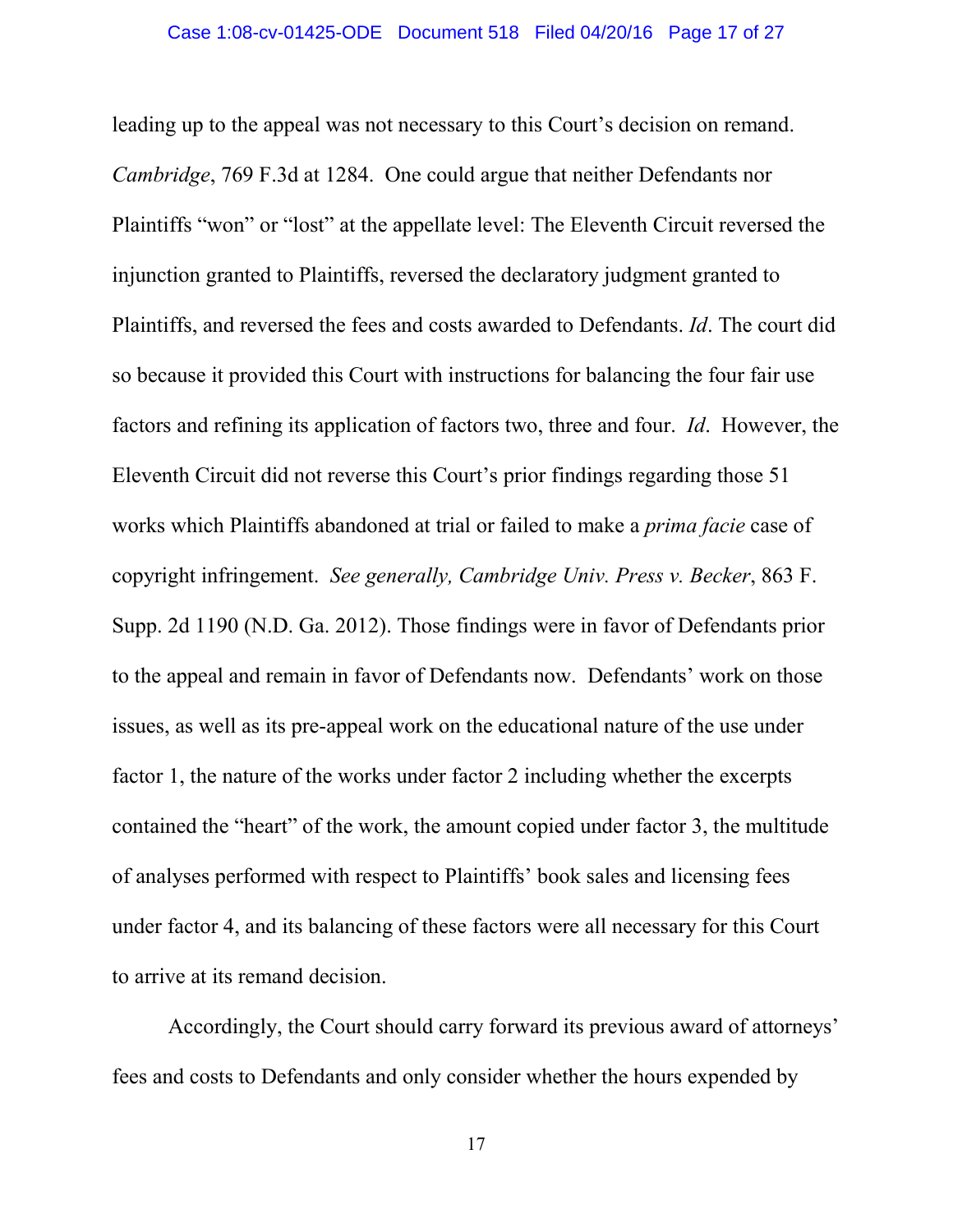#### Case 1:08-cv-01425-ODE Document 518 Filed 04/20/16 Page 18 of 27

Defendants' after remand by the Eleventh Circuit were similarly reasonable. Defendants do not seek any of their fees or costs incurred in association with the Eleventh Circuit appeal proceedings, nor do Defendants seek any of their fees or costs associated with settlement negotiations taking place after this Court's original Order (Dkt. No. 462).

The number of hours devoted to this case after the Eleventh Circuit's remand and now requested were reasonably necessary to perform the work required to apply the Eleventh Circuit's fair use analysis to 48 of the original 99 claims of infringement asserted by Plaintiffs. Defendants seek to recover only the fees and costs for which they were billed plus appropriate fees for the time devoted to the case by lawyers in the Office of the Attorney General of the State of Georgia. Defendants request reasonable fees and costs billed by Meunier Carlin & Curfman, King & Spalding, and Baker Hostetler, as well as fees for the time expended by the Attorney General for the State of Georgia. *See* Exhibits 1-5.

Defendants request an additional \$374,886.31 in attorneys' fees, which fees include litigation costs, accrued by Defendants after the Eleventh Circuit's remand. Defendants do not request any additional taxable costs. Once added to the Court's prior award of fees, Defendants request a total award of attorneys' fees in the amount of \$3,236,235.02 and taxable costs in the amount of \$85,746.39.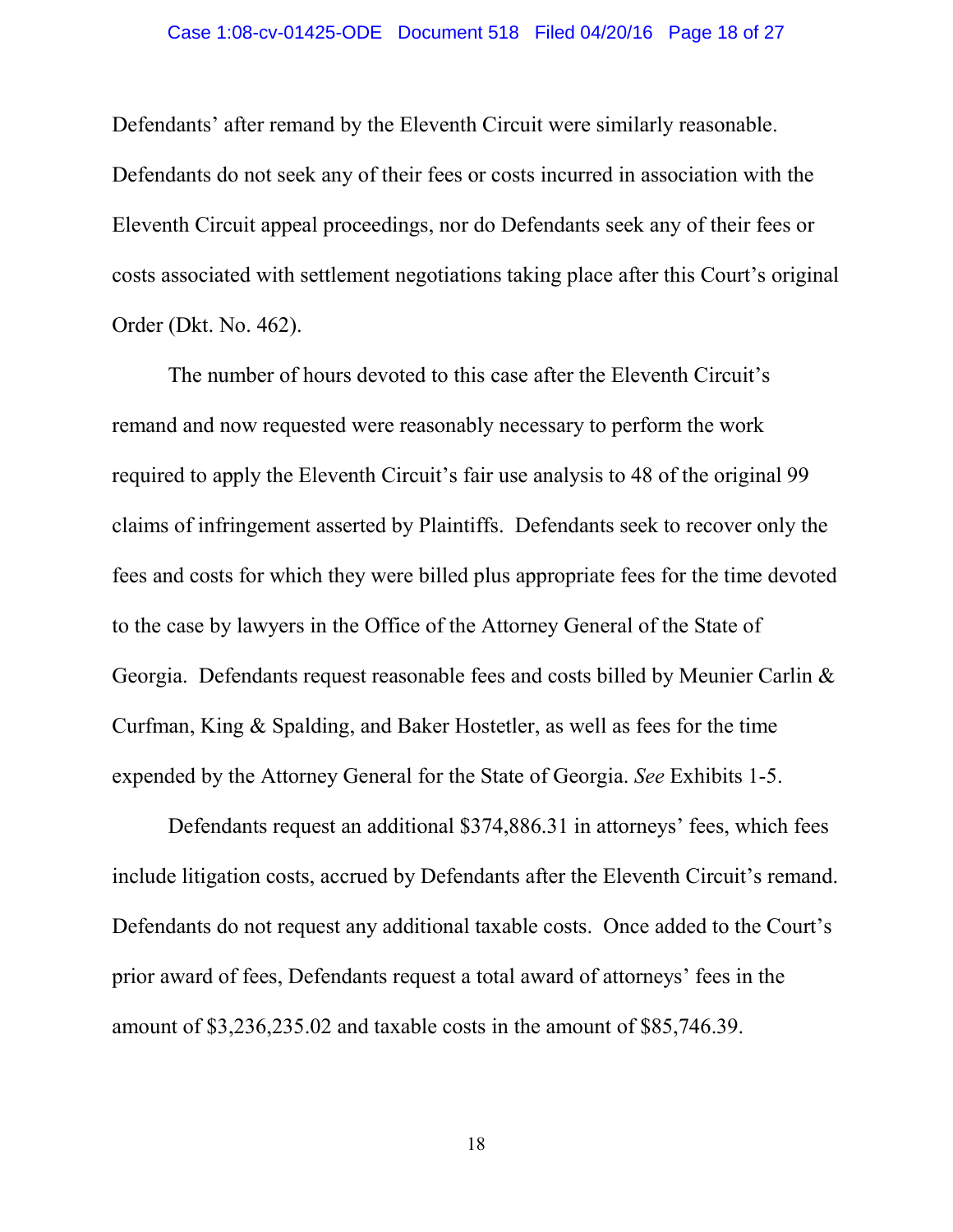### **D. The Additional Hours Expended By Defendants Were Reasonable**

The instant case was not a typical copyright case involving one or two works and one or two copyright registrations. This copyright infringement case involved an assertion of 99 claims of copyright infringement at trial, and has consumed an extensive amount of time and resources even after the Eleventh Circuit's remand of the case back to this Court. More particularly, the Eleventh Circuit remanded on the issue of fair use and that remand affected 48 of the 99 claims of infringement. *Cambridge*, 769 F.3d at 1283-84. The Eleventh Circuit directed this Court and the parties to re-evaluate the factor two analysis, the factor three analysis, the factor four analysis, and the weighing of all four factors together. *Id*. The factor two analysis alone occupied a significant amount of Defendants' time and efforts on remand. Defendants comprehensively reviewed each of the 48 works to accurately determine the factual and/or fictional content of each work, including the amount of author analysis and opinion within the excerpt, as directed by the Eleventh Circuit. *See Cambridge*, 769 F.3d at 1270.

Further, even after the remand decision by the Eleventh Circuit, this case continued to present various issues relating to copyright infringement that required specialized knowledge of copyright law. As the Court has recognized, "there was no controlling authority governing fair use in a nonprofit educational setting." Dkt. 441 at 14. Accordingly, Defendants were required to expend additional time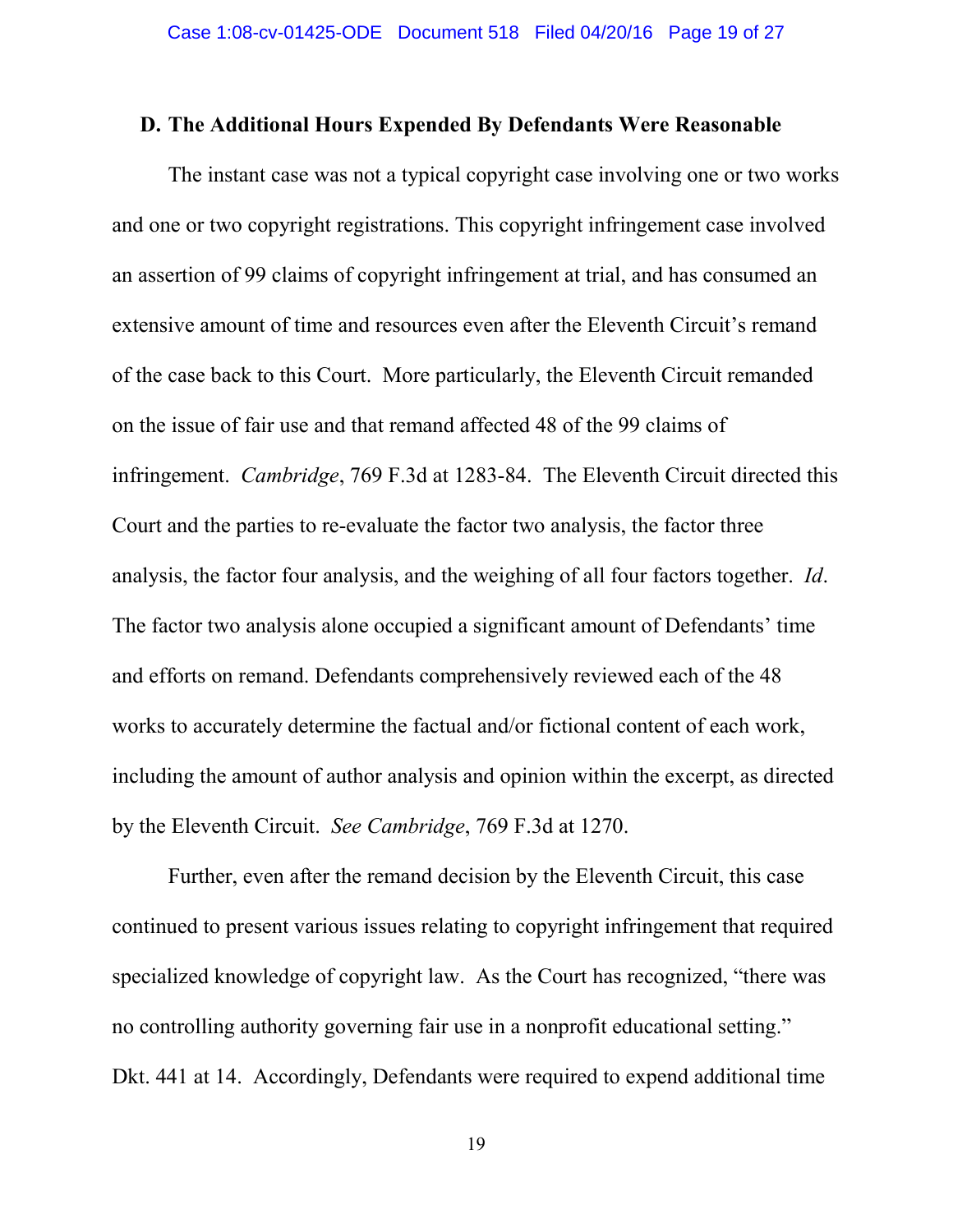and labor to prepare their case as it was not a typical copyright infringement case.

Instead, novel issues of law were involved.

In order to efficiently organize the case, a number of attorneys were assigned to one or more aspects of the case. It is well recognized that

[t]here is nothing inherently unreasonable about a client having multiple attorneys, and they may all be compensated if they are not unreasonably doing the same work and are being compensated for the distinct contribution of each lawyer.

*Norman,* 836 F.2d at 1302 (11th Cir. 1988); *see also, Jones v. Central Soya Co.,* 748 F.2d 586, 594 (11th Cir. 1984). This Court previously found Defendants' attorneys' fee request reasonable when multiple attorneys were involved in the case and even multiple firms were involved in the case due to the movement of certain key attorneys to other firms. *See* Dkt. No. 462; *see also* Dkt. No. 444, Exhibit 6, Declaration of Robert We. Clarida at ¶¶ 14-19. Although one Special Assistant Attorney General has changed firms again since the Eleventh Circuit's remand of this case, the same number of firms are still involved in the case. Attorneys from King & Spalding remained involved due to those attorneys' longstanding involvement in the case and deep understanding of the issues. Given the extraordinary factors involved in this case, discussed above, it would be unusual if there had not been multiple attorneys assigned to the case.

The use of attorneys with different skills working on the same project is often necessary. A number of junior attorneys and senior attorneys working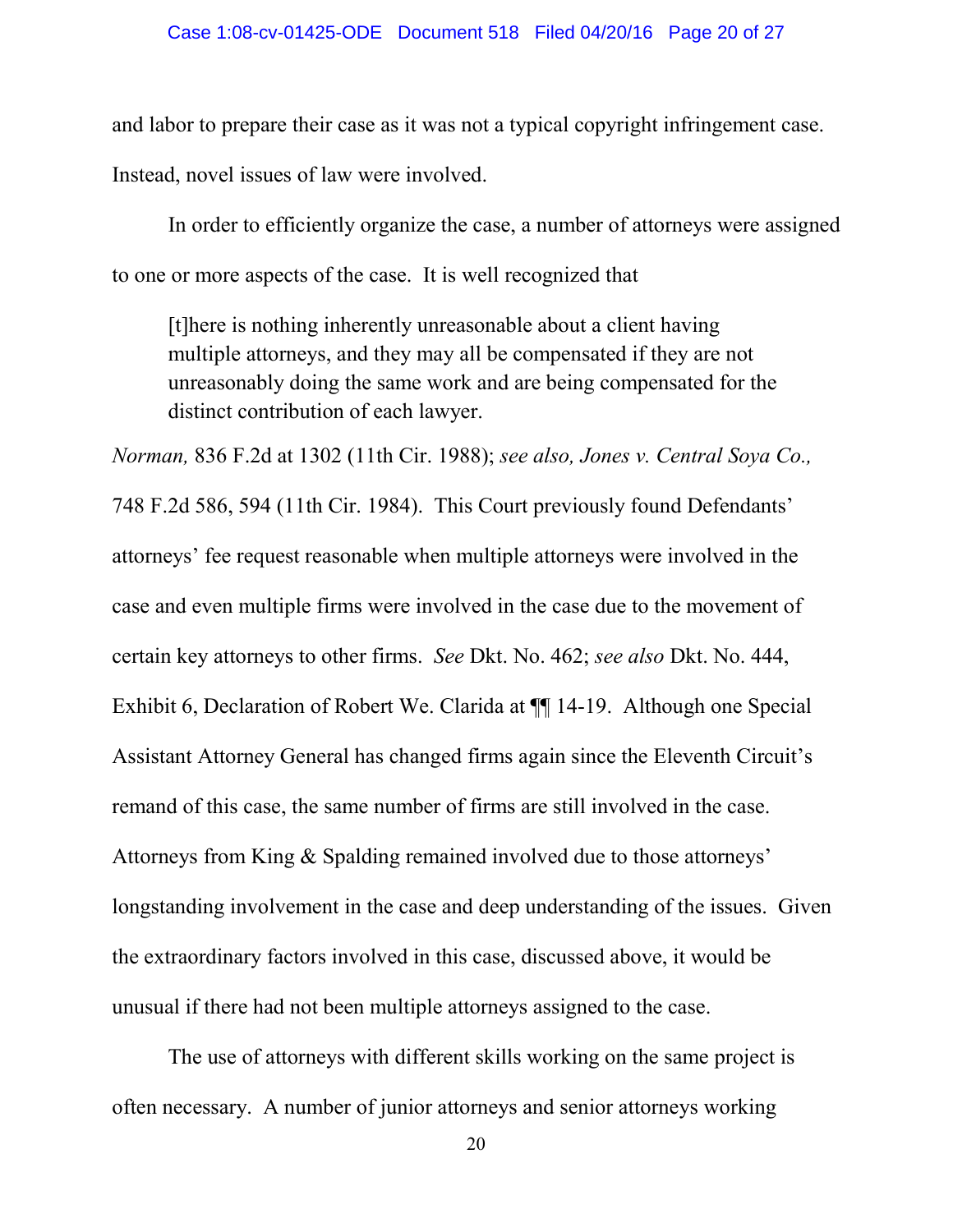#### Case 1:08-cv-01425-ODE Document 518 Filed 04/20/16 Page 21 of 27

together is not unusual where senior attorneys supervise junior attorneys or bring specialized knowledge of a particular issue. Such is the case here. Since the Eleventh Circuit's remand of the case, 76% of the attorney time billed to Defendants is attributable to four attorneys at Meunier Carlin & Curfman – Mr. Askew and Mr. Schaetzel as senior attorneys and two additional junior attorneys. Exhibit 5, Declaration of Lawrence K. Nodine, ¶ 11.

Thus, the actual time billed for Defendants' activities after the Eleventh Circuit's remand reflects a reasonable number of hours for the required work. Exhibit 5, Declaration of Lawrence K. Nodine, ¶ 13. Defendants do not request any fees or costs associated with Plaintiffs' appeal to the Eleventh Circuit or any settlement discussions that occurred subsequent to this Court's original award of fees and costs. The parties have conferred regarding Defendants' fee and cost request as directed by the Court and have agreed to these exclusions along with the exclusion of copy charges and any further fees or costs associated with the assistance of expert witness Dr. Kenneth Crews. The parties have also agreed that Defendants' attorneys' fees and cost request will include fees and costs of Meunier Carlin & Curfman, King & Spalding and Baker Hostetler. Defendants presented a summary of the total fees and costs it would be requesting. Defendants expect to continue these discussions after submitting their request to the Court.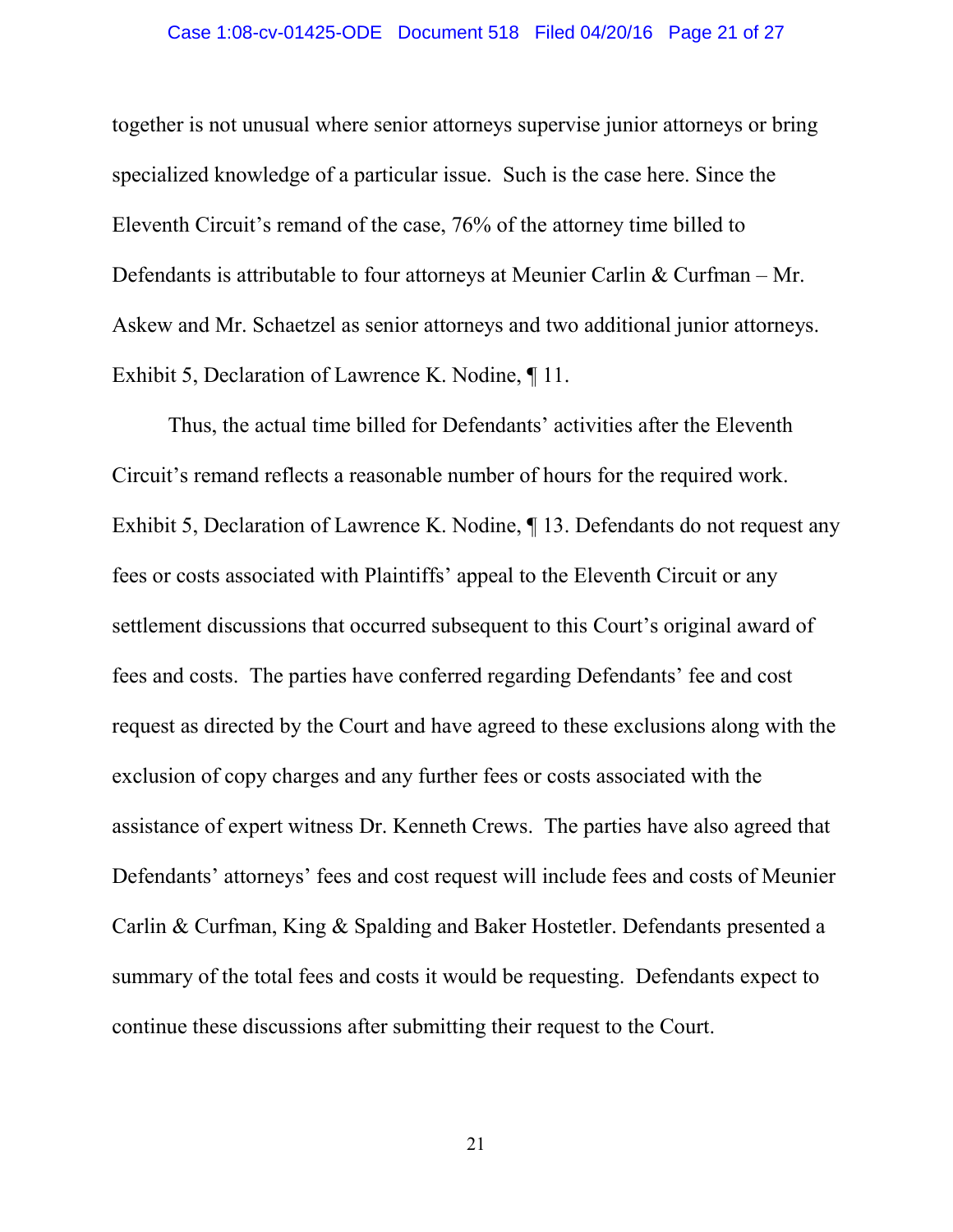## **E. The Additional Litigation Costs Included In Attorneys' Fees Were Reasonable**

An award of attorneys' fees under Section 505 of the Copyright Act may include "litigation costs which include reasonable out-of-pocket expenses incurred by the attorney which are normally charged to fee-paying clients, so long as these costs are incidental and necessary to the litigation." *Lil' Joe Wein Music*, 2008 WL 2688117 at \*14. These charges include photocopying, computerized legal research costs, long distance telephone charges, federal express charges, court charges and travel expenses, facsimile charges and messenger services. *See, e.g., id*. Defendants request for additional costs as a part of its attorneys' fees fall within these acceptable categories and amount to \$5,470.91, making Defendants' total request for additional attorneys' fees following the Eleventh Circuit's remand decision \$374,886.31. This amount is reasonable. Exhibit 5, Declaration of Lawrence K. Nodine, ¶ 15. Defendants do not request any additional taxable costs under 28 U.S.C. § 1920.

### **IV. CONCLUSION**

For the foregoing reasons, Defendants respectfully submit that they should recover their reasonable attorneys' fees in the amount of \$3,236,235.02 and costs in the amount of \$85,975.69.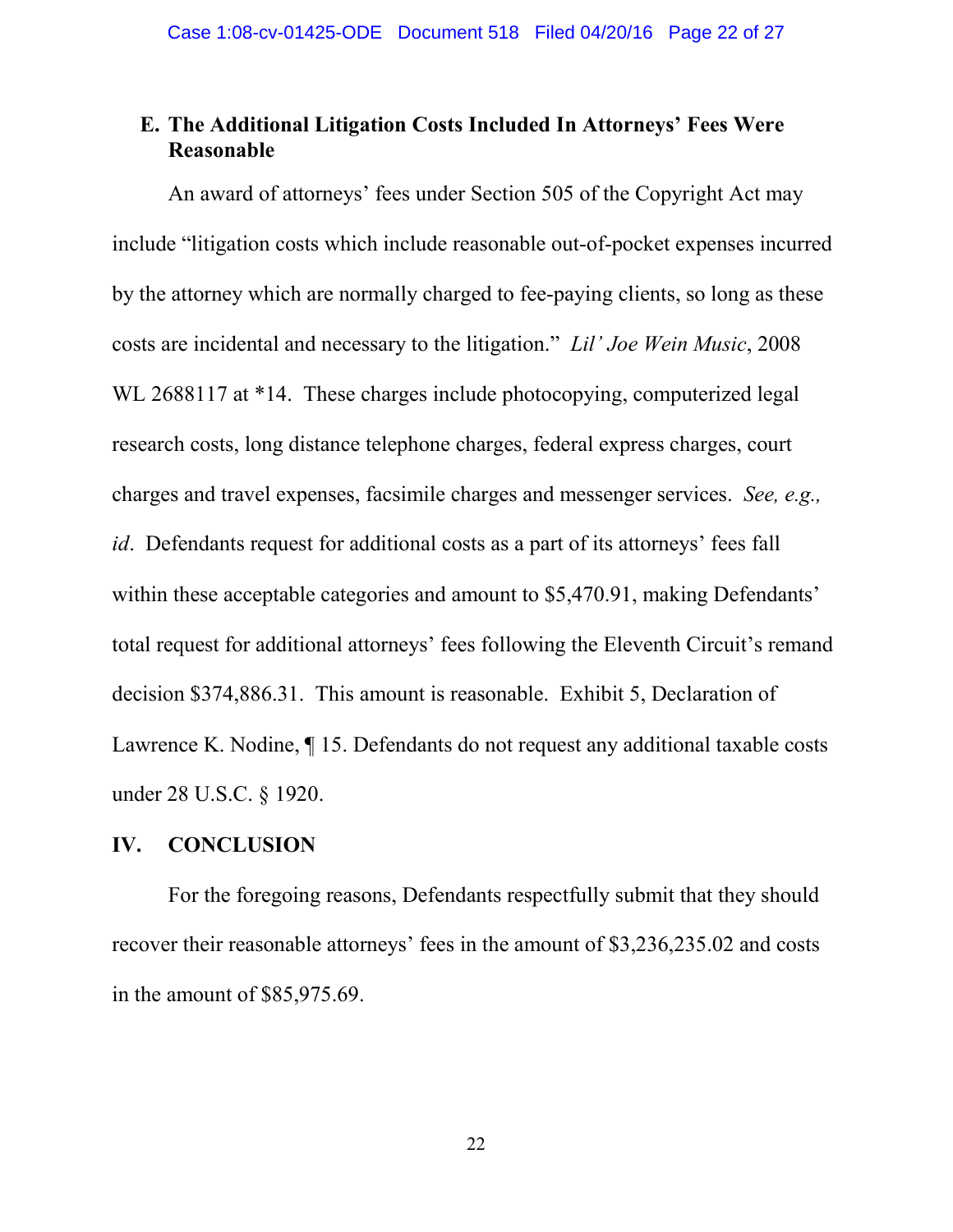Respectfully submitted this 20th day of April, 2016.

SAMUEL S. OLENS Georgia Bar No. 551540 Attorney General

W.WRIGHT BANKS, JR. Georgia Bar No. 036156 Deputy Attorney General

MARY JO VOLKERT Georgia Bar No. 728755 Assistant Attorney General

### MEUNIER CARLIN & CURFMAN LLC

*/s/Anthony B. Askew*

Anthony B. Askew Special Assistant Attorney General Georgia Bar No. 025300 Stephen M. Schaetzel Special Assistant Attorney General Georgia Bar No. 628653 John W. Harbin Georgia Bar No. 324130 Lisa C. Pavento Georgia Bar No. 246698 Mary Katherine Bates Georgia Bar No. 384052 Meunier Carlin & Curfman LLC 999 Peachtree Street, NE, Suite 1300 Atlanta, Georgia 30309 Phone: (404) 645-7700 Fax: (404) 645-7707 Email: sschaetzel@mcciplaw.com taskew@mcciplaw.com lpavento@mcciplaw.com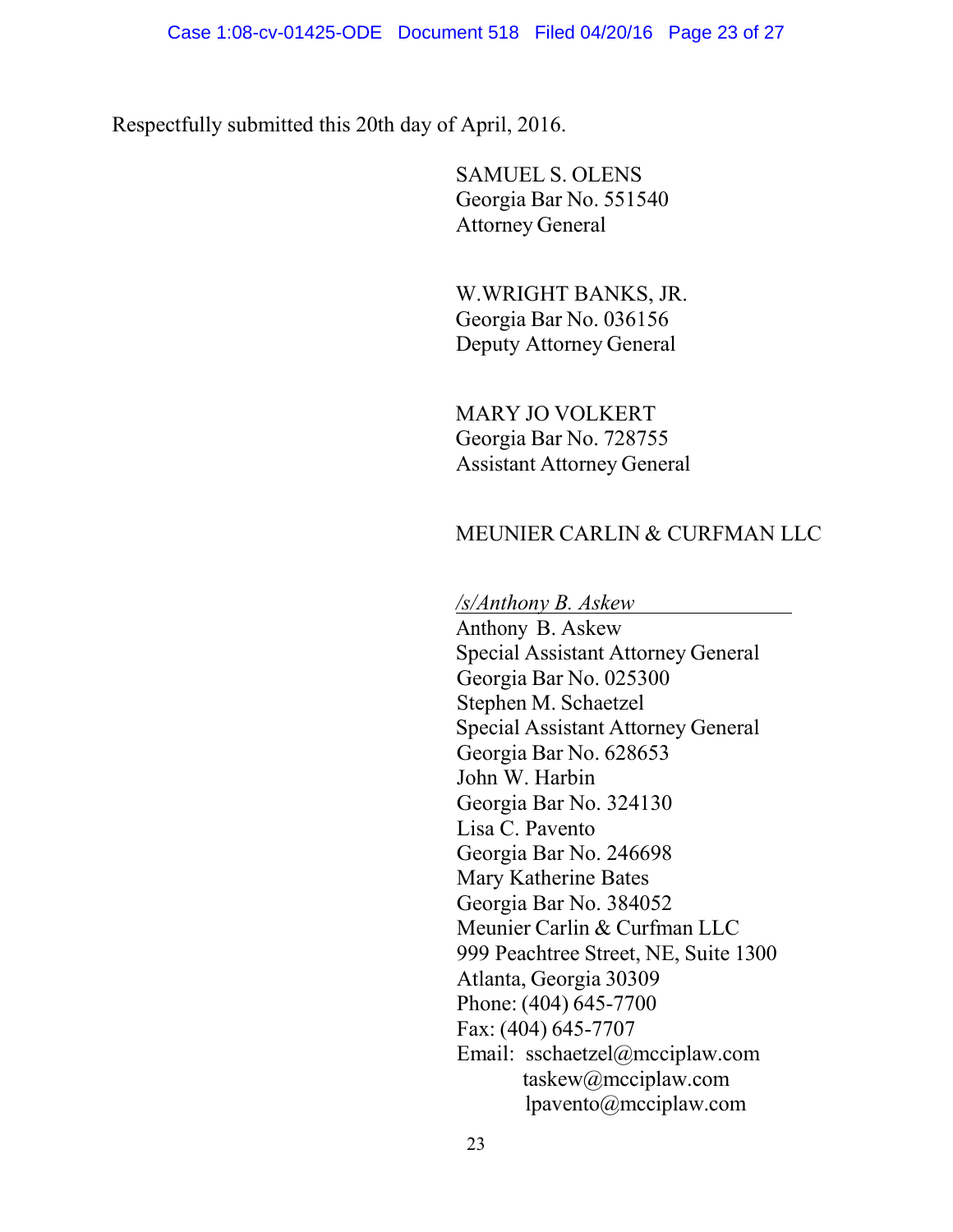jharbin@mcciplaw.com

Katrina M. Quicker Special Assistant Attorney General Georgia Bar No. 590859 BAKER HOSTETLER 1180 Peachtree Street NE, Suite 1800 Atlanta, GA 30309-7512 Telephone: (404) 459-0050 Facsimile: (678) 459-5734 Email: [kquicker@bakerlaw.com](mailto:quickerk@ballardspahr.com)

*Counsel for Defendants*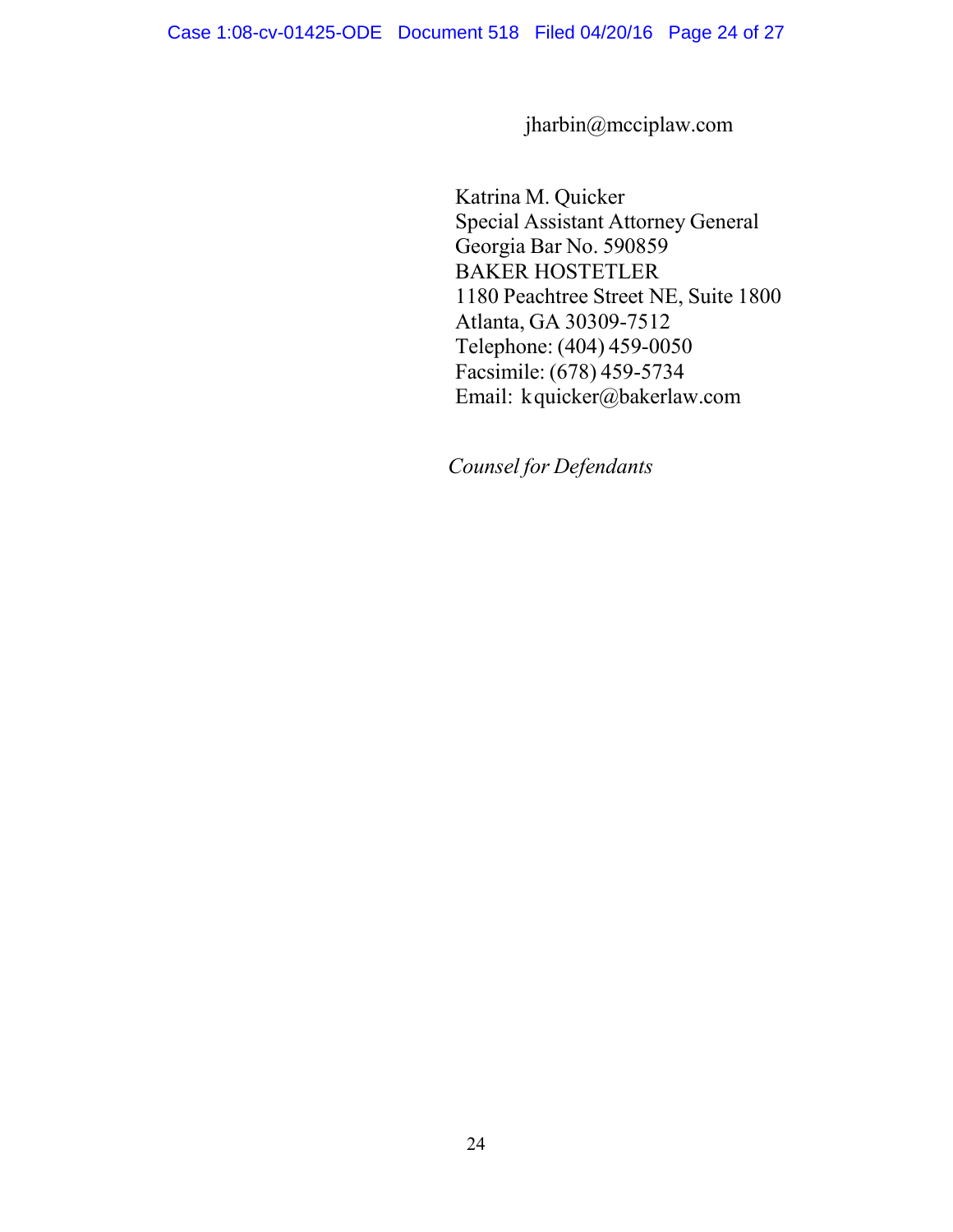# **CERTIFICATE OF COMPLIANCE**

I hereby certify, pursuant to L.R. 5.1C and 7.1D of the Northern District of

Georgia, that the foregoing **DEFENDANTS' MEMORANDUM IN SUPPORT** 

## **OF DEFENDANTS' DETAILED REQUEST FOR AN AWARD OF**

**ATTORNEYS' FEES AND OTHER COSTS** complies with the font and point

selections approved by the Court in L.R. 5.1C. The foregoing pleading was

prepared on a computer using 14-point Times New Roman font.

*/s/Anthony B. Askew* Anthony B. Askew Georgia Bar No. 025300 Meunier Carlin & Curfman LLC 999 Peachtree Street, NE, Suite 1300 Atlanta, Georgia 30309 Phone: (404) 645-7700 Fax: (404) 645-7707 Email: taskew@mcciplaw.com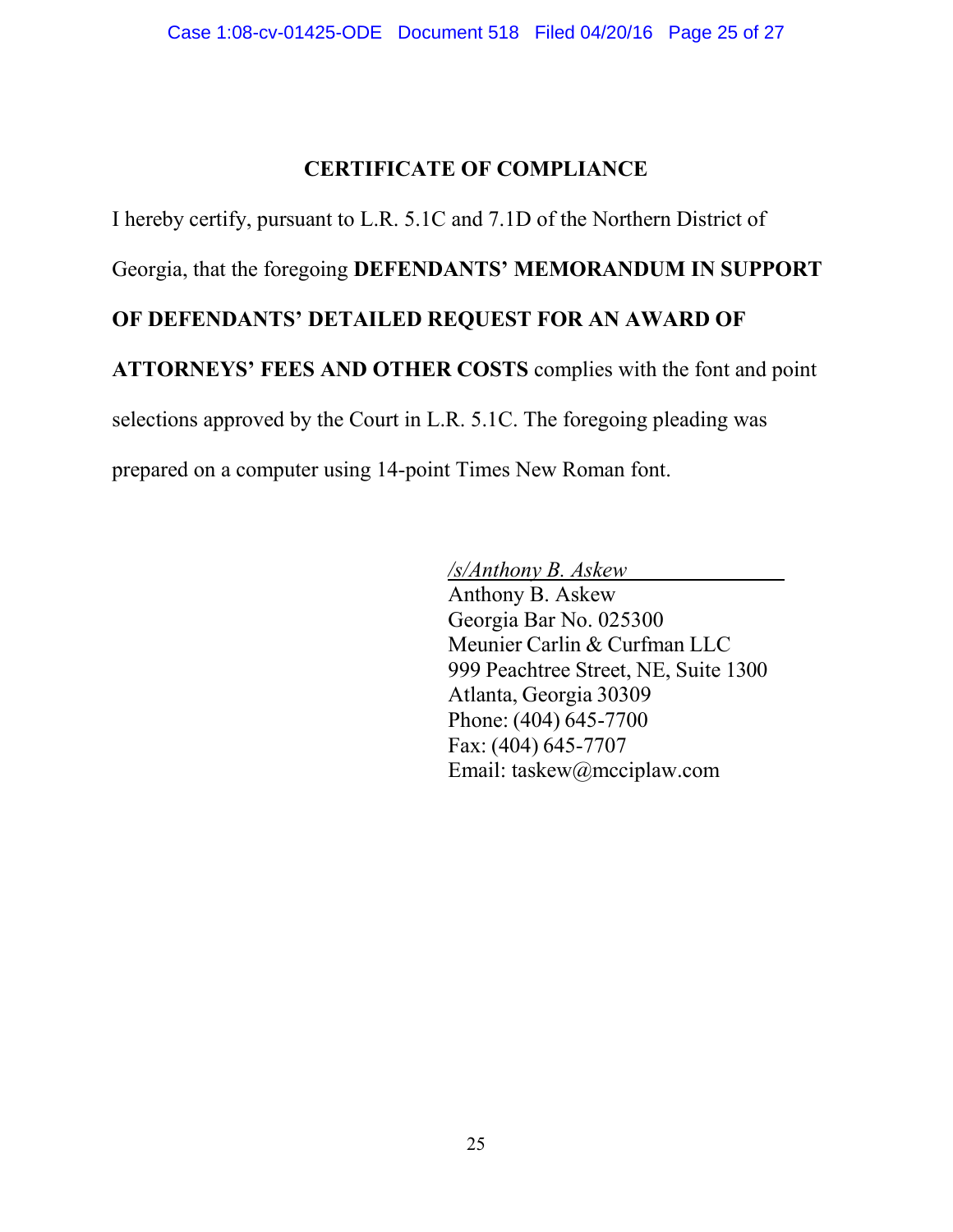## **UNITED STATES DISTRICT COURT FOR THE NORTHERN DISTRICT OF GEORGIA ATLANTA DIVISION**

| <b>CAMBRIDGE UNIVERSITY PRESS;</b>                                        |                                         |
|---------------------------------------------------------------------------|-----------------------------------------|
| <b>OXFORD UNIVERSITY PRESS, INC.;</b>                                     |                                         |
| SAGE PUBLICATIONS, INC.,                                                  |                                         |
| Plaintiffs                                                                | CIVIL ACTION NO.<br>$1:08$ -CV-1425-ODE |
| V.                                                                        |                                         |
| MARK P. BECKER, in his official<br>capacity as President of Georgia State |                                         |
| University, et al.                                                        |                                         |
|                                                                           |                                         |
| Defendants                                                                |                                         |

## **CERTIFICATE OF SERVICE**

The undersigned hereby certifies that, on this 20th day of April 2016, I have

electronically filed the foregoing **DEFENDANTS' MEMORANDUM IN** 

# **SUPPORT OF DEFENDANTS' DETAILED REQUEST FOR AN AWARD**

# **OF ATTORNEYS' FEES AND OTHER COSTS** using the CM/ECF system

which will automatically send an e-mail notification of such filing to the following

attorneys of record :

Edward B. Krugman *[krugman@bmelaw.com](mailto:krugman@bmelaw.com)* Georgia Bar No. 429927